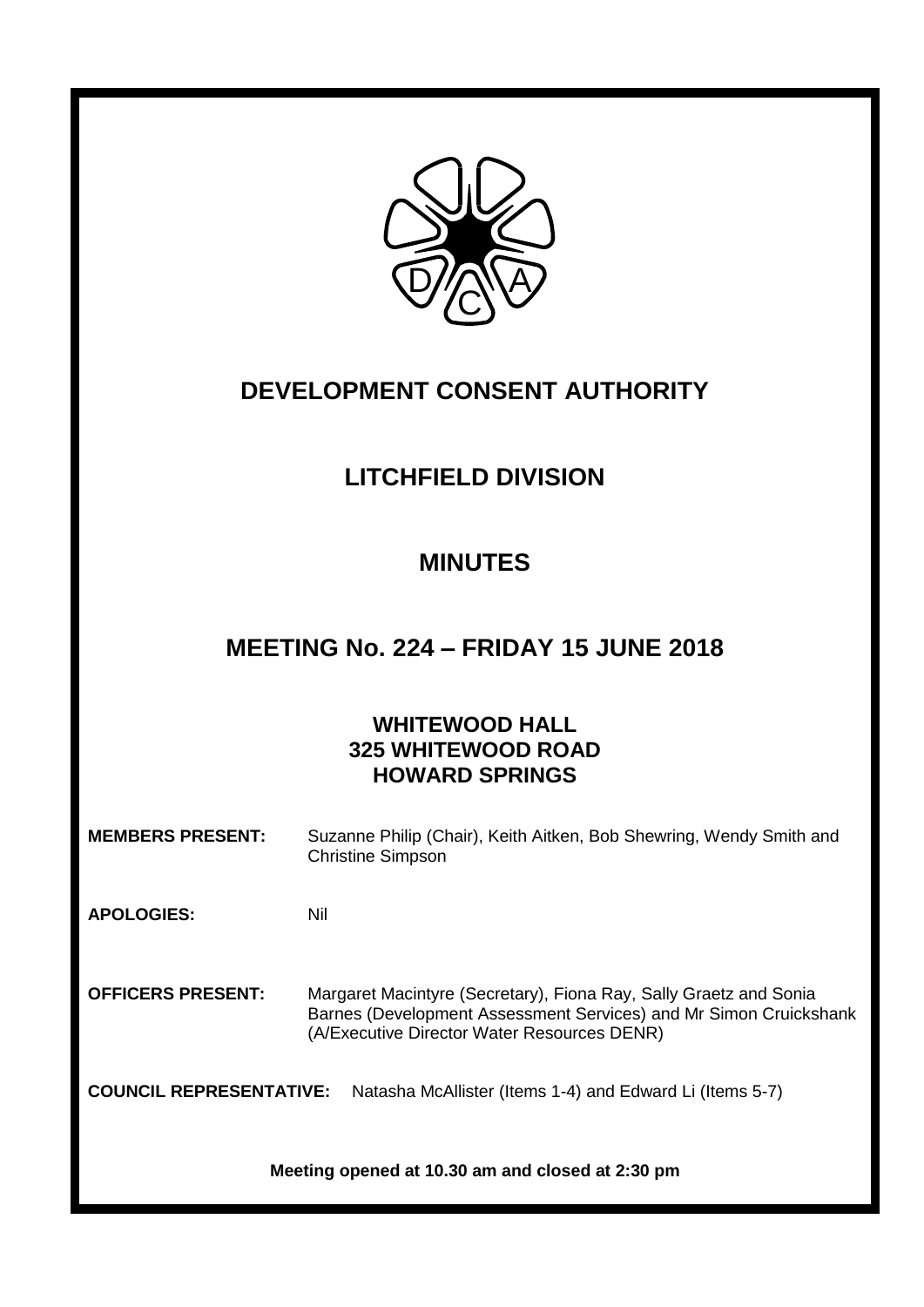**MINUTES RECORD THE EVIDENTIARY STAGE AND THE DELIBERATIVE STAGE SEPARATELY. THESE MINUTES RECORD THE DELIBERATIVE STAGE. THE TWO STAGES ARE GENERALLY HELD AT DIFFERENT TIME DURING THE MEETING AND INVITEES ARE PRESENT FOR THE EVIDENTIARY STAGE ONLY.**

### **ITEM 1 VARIATION OF DP18/0095 PA2017/0614 SECTION 6533 (1) HAVELOCK STREET, HUNDRED OF BAGOT APPLICANT DKJ PROJECTS ARCHITECTURE PTY LTD**

Mr Adam Walker (DKJ Projects Architecture Pty Ltd), Mr Bernie O'Connell (General Manager Gwelo) and Mr David King-Jones attended.

Mr Walker tabled copies of five amended plans – Revision D, which were included in the agenda material at Bookmark D.

**RESOLVED** That pursuant to section 57(3) of the *Planning Act*, the Development Consent **95/18** Authority consent to the application to vary condition precedent 1 of DP18/0095 to allow a setback of 2.3m between buildings and 5m at the primary street frontage.

#### **CONDITION PRECEDENT**

- 1. Prior to the endorsement of plans and prior to commencement of works (including site preparation), amended plans to the satisfaction of the consent authority must be submitted to and approved by the consent authority. When approved, the plans will be endorsed and will then form part of the permit. The plans must be drawn to scale with dimensions and two copies must be provided. The plans must be generally in accordance with the plans submitted with the application but modified to show:
- a. a setback of 2.3m between the buildings and 5m at the closest point to the primary street frontage;
- b. traffic movements including the provision of swept paths, line marking, directional signage and widening of turning bay, the to the satisfaction of Litchfield Council; and
- c. compliance with all other relevant provisions of the NT Planning Scheme including Clause 6.5.1 (Parking Requirements); 6.5.3 (Parking Layout); Clause 7.1 (Residential Density and Height Limitations); Clause 7.5 (Private Open Space); Clause 7.7 (Landscaping for Multiple Dwellings, Hostels and Supporting Accommodation); and Clause 7.8 (Building design for Multiple Dwellings, Hostels and Supporting Accommodation).

In all other respects Development Permit DP18/0095 remains unchanged.

#### **REASONS FOR THE DECISION**

1. Pursuant to section 51(a) of the *Planning Act,* the consent authority must take into consideration the planning scheme that applies to the land to which the application relates.

The proposed setback between the buildings and consequential reduced primary street setback does not alter a measurable aspect of the approved development by a margin greater than 5% and would be unlikely to result in an adverse impact on the amenity of adjoining or nearby land.

**Page 2 of 20**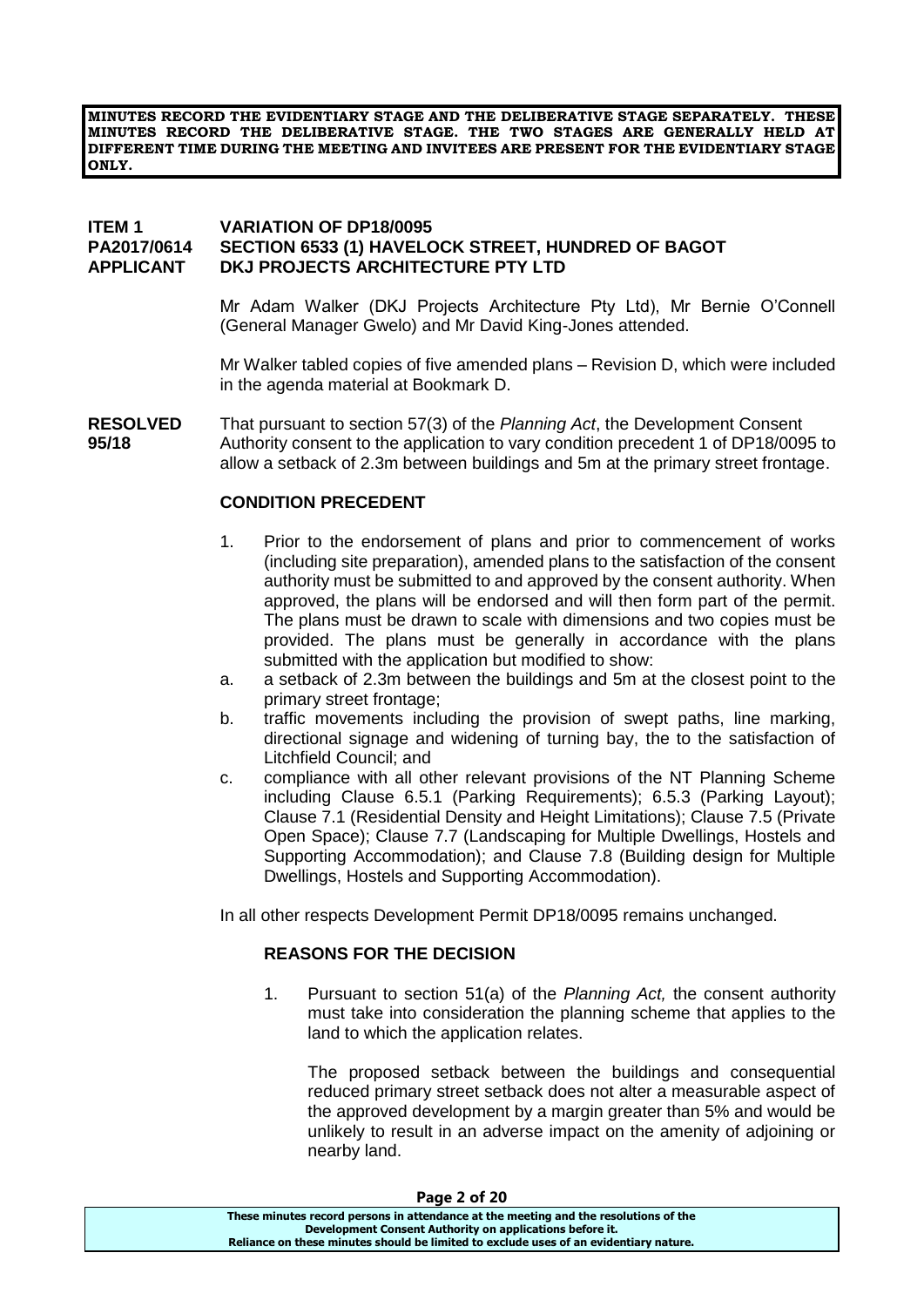A variation to allow the corner of the building to be setback 5m from the primary street boundary is considered appropriate given the irregular shape of the parcel; the restrictions of two road frontages at the property; the short length of the encroachment on the setback as the boundary tapers to the corner; and the affected encroachment only impacting on 25% of the overall the boundary of the property. Further details on the proposed plans regarding traffic signage, line marking, swept paths and the widening of the turning bay have been included in the condition precedent in response to Litchfield Council concerns.

It is also noted that the building is single storey and the boundary will be fenced with tubular fencing and landscaped to screen the building which in effect will be consistent with the purpose of the clause.

A variation to allow the buildings to be setback 2.3m where 3m is required is considered appropriate given the irregular shape of the parcel and the restrictions of two road frontages at the property. It is also noted that the building is single storey and the boundary will be fenced with tubular fencing and landscaped to screen the building which in effect will be consistent with the purpose of the clause. A distance of 1.15m on either side of the fence is appropriate for access and landscaping works. The proposed deviation is also more compliant that the original proposal and no submissions or concerns were raised with regard to the original proposal.

**ACTION:** Variation to Permit

#### **ITEM 2 CLEARING OF NATIVE VEGETATION PA2018/0177 SECTION 2890 (285) PEACOCK ROAD, HUNDRED OF CAVENAGH APPLICANT MASTERPLAN NT**

Mr Jack Priestley (Masterplan NT) and Mr Steve Criddle (Berry Creek Packing Company Pty Ltd - landowner) attended.

Mr Priestley tabled an email from DENR.

**RESOLVED** That, pursuant to section 46(4)(b) of the *Planning Act*, the Development Consent<br>**96/18** Authority defer consideration of the application to develop Section 2890 (285) **96/18** Authority defer consideration of the application to develop Section 2890 (285) Peacock Road, Hundred of Cavenagh for the purpose of clearing of native vegetation to enable the applicant to obtain a water licence for the proposed new area under mango cultivation.

### **REASONS FOR THE DECISION**

1. Pursuant to section 51(a) of the *Planning Act,* the consent authority must take into consideration the planning scheme that applies to the land to which the application relates.

The policy and assessment framework for planning and development across the Northern Territory makes explicit reference to the protection and sustainable management of water resources. The administration of the Scheme is to contribute to the sustainable use and development of land and water resources so that the use and development of land is consistent with the principles of sustainable development, avoids

| Page 3 of 20                                                                          |
|---------------------------------------------------------------------------------------|
| These minutes record persons in attendance at the meeting and the resolutions of the  |
| Development Consent Authority on applications before it.                              |
| Reliance on these minutes should be limited to exclude uses of an evidentiary nature. |
|                                                                                       |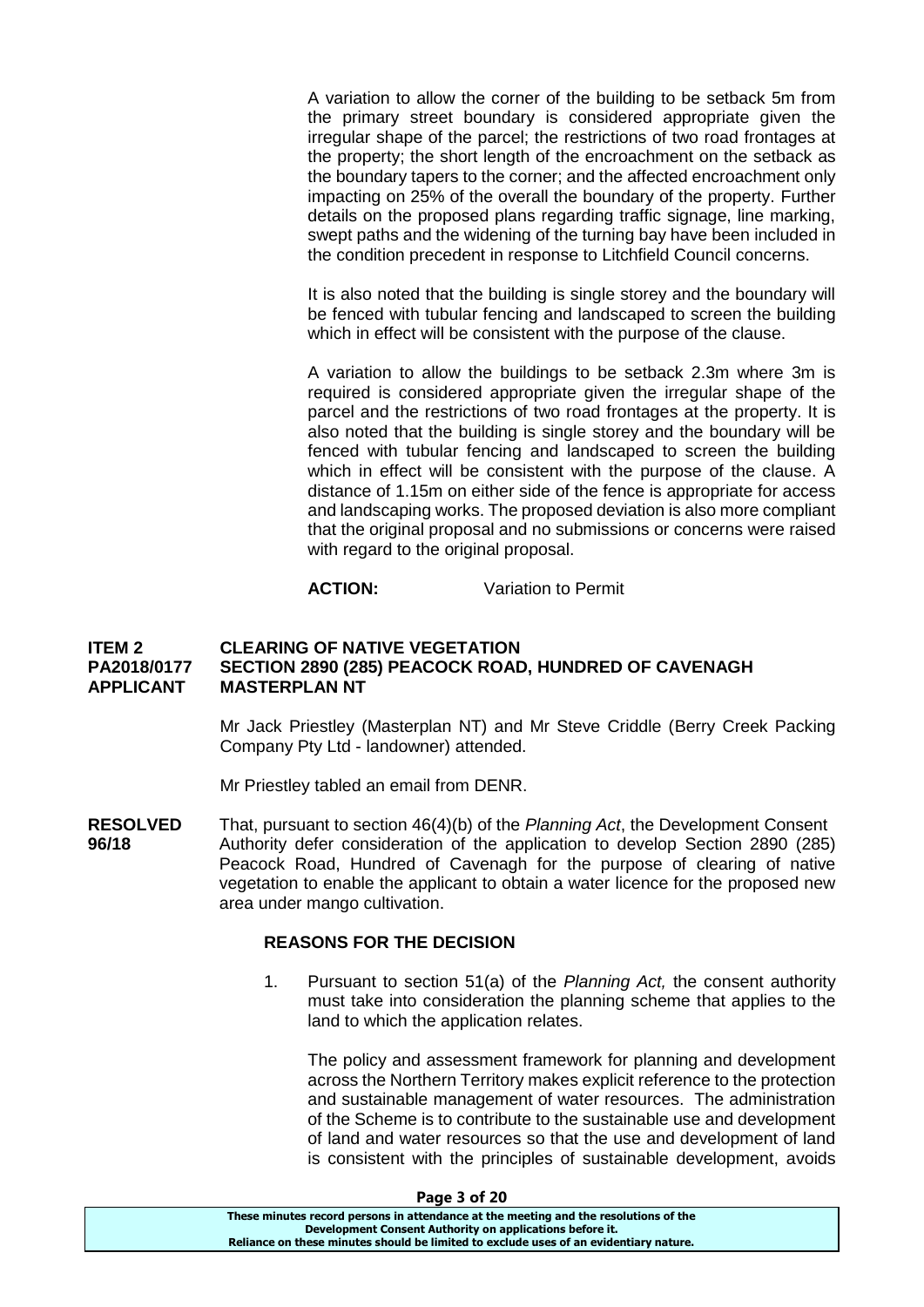pollution and minimises degradation of the environment or over commitment of water resources.

Further, Northern Territory Planning Scheme Clause 10.3(g) Clearing Native Vegetation - Performance Criteria, requires an application for land clearing to consider whether there is sufficient water for the intended use. Advice received from the Department of Environment and Natural Resources (DENR) is that Section 2890 Hundred of Cavenagh overlies the South Alligator Resource (Darwin River Zone) and it is considered to be over-allocated. Comment from DENR is that it is unlikely a further licence would be granted. In the absence of a water licence for the proposed new planting, the clearing of native vegetation is not supported.

2. Pursuant to section 51(e) of the *Planning Act*, the consent authority must take into account any submissions made under section 49 and any evidence or information received under section 50, in relation to the development application.

Submitters are concerned with chemical spraying undertaken by the Berry Creek Packing Company (BCPC) and that the potential impacts on neighbours and the surrounding environment are not considered by the land owner.

Also of concern is the level of clearing already undertaken on the site, as buffers have not been retained along boundaries. The submitters request that areas of well-established native vegetation islands be retained and native buffers regenerated at the boundaries. In providing comment on the application to clear native vegetation the Department of Environment and Natural Resources has recommended that if the application is approved native vegetation buffer zones should be retained.

#### **ACTION:** Advice to Applicant

**RESOLVED** That pursuant to section 86 of the *Planning Act*, the Authority delegates to the **97/18** Chair, or in the Chair's absence any one of the other members of the Litchfield Division the power under section 53 of the Act, to determine the application to develop Section 2890 (285) Peacock Road, Hundred of Cavenagh for the purpose of clearing of native vegetation subject to the submission of evidence that a water licence for the proposed new area under mango cultivation has been obtained from the Department of Environment and Natural Resources and further subject to conditions as determined by the delegate.

#### **ITEM 3 SUBDIVISION TO CREATE TWO LOTS PA2018/0162 LOT 24 (35) ANDREWS ROAD, HUNDRED OF STRANGWAYS APPLICANT NEVILLE JEFFREY**

Mr Neville and Mrs Amanda Jeffrey and Mr Graeme Owen (VPS Land Assessment and Planning) attended.

Litchfield Council tabled a map showing records of waterlogged areas on the site.

| Page 4 of 20                                                                          |  |
|---------------------------------------------------------------------------------------|--|
| These minutes record persons in attendance at the meeting and the resolutions of the  |  |
| Development Consent Authority on applications before it.                              |  |
| Reliance on these minutes should be limited to exclude uses of an evidentiary nature. |  |

#### **Page 4 of 20**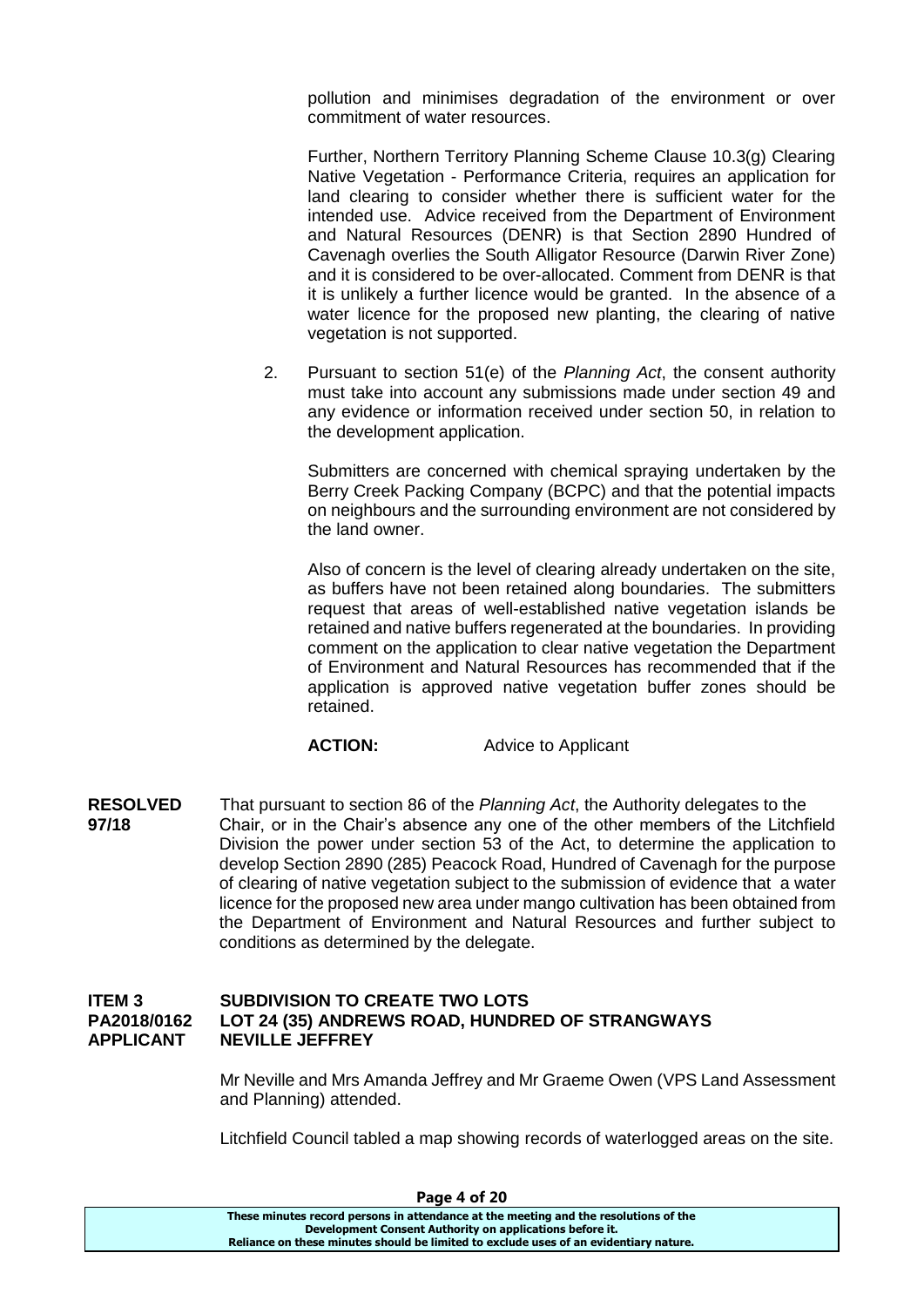**RESOLVED** That, pursuant to section 46(4)(b) of the *Planning Act*, the Development Consent **98/18** Authority defer consideration of the application to develop Lot 24 (35) Andrews Road, Hundred of Strangways for the purpose of a subdivision to create two lots to enable the authority and the Department of Environment and Natural Resources to assess the additional information and amended plans submitted by the applicant to address the non-compliances identified in the technical assessment of the application, specifically the 1ha of unconstrained land on each of the proposed lots.

## **REASONS FOR THE DECISION**

Notwithstanding the recommendation to refuse the application based on the groundwater resource issue. The applicant requested deferral to address the land capability issues identified in the assessment.

### **ACTION:** Advice to Applicant

**RESOLVED** That pursuant to section 86 of the *Planning Act*, the Authority delegates to the **99/18** Chair, or in the Chair's absence any one of the other members of the Litchfield Division the power under section 53 of the Act, to determine the application to develop Lot 24 (35) Andrews Road, Hundred of Strangways for the purpose of subdivision to create two lots for the following reasons:

## **REASONS FOR THE DECISION**

Notwithstanding the recommendation to refuse the application based on the groundwater resource issue. The applicant requested deferral to address the land capability issues identified in the assessment.

**ACTION:** Advice to Applicant

### **ITEM 4 SUBDIVISION TO CREATE TWO LOTS PA2018/0168 SECTION 3939 (105) POWER ROAD, HUNDRED OF STRANGWAYS TFW NOMINEES PTY LTD**

Mr Jamie and Mrs Angela Graham (nee Younger) attended.

**RESOLVED** That, the Development Consent Authority vary the requirements of Clause 11.4.3 **100/18** (Lot Size and Configuration in Subdivision of Rural and Unzoned Land) of the Northern Territory Planning Scheme, and pursuant to section 53(a) of the *Planning Act*, consent to the application to develop Section 3939 (105) Power Road, Hundred of Strangways for the purpose of a subdivision to create two lots, subject to the following conditions:

## **GENERAL CONDITIONS**

- 1. The works carried out under this permit shall be in accordance with the drawing numbers 2018/0168/01 endorsed as forming part of this permit.
- 2. Any developments on or adjacent to any easements on site shall be carried out to the requirements of the relevant service authority to the satisfaction of the consent authority.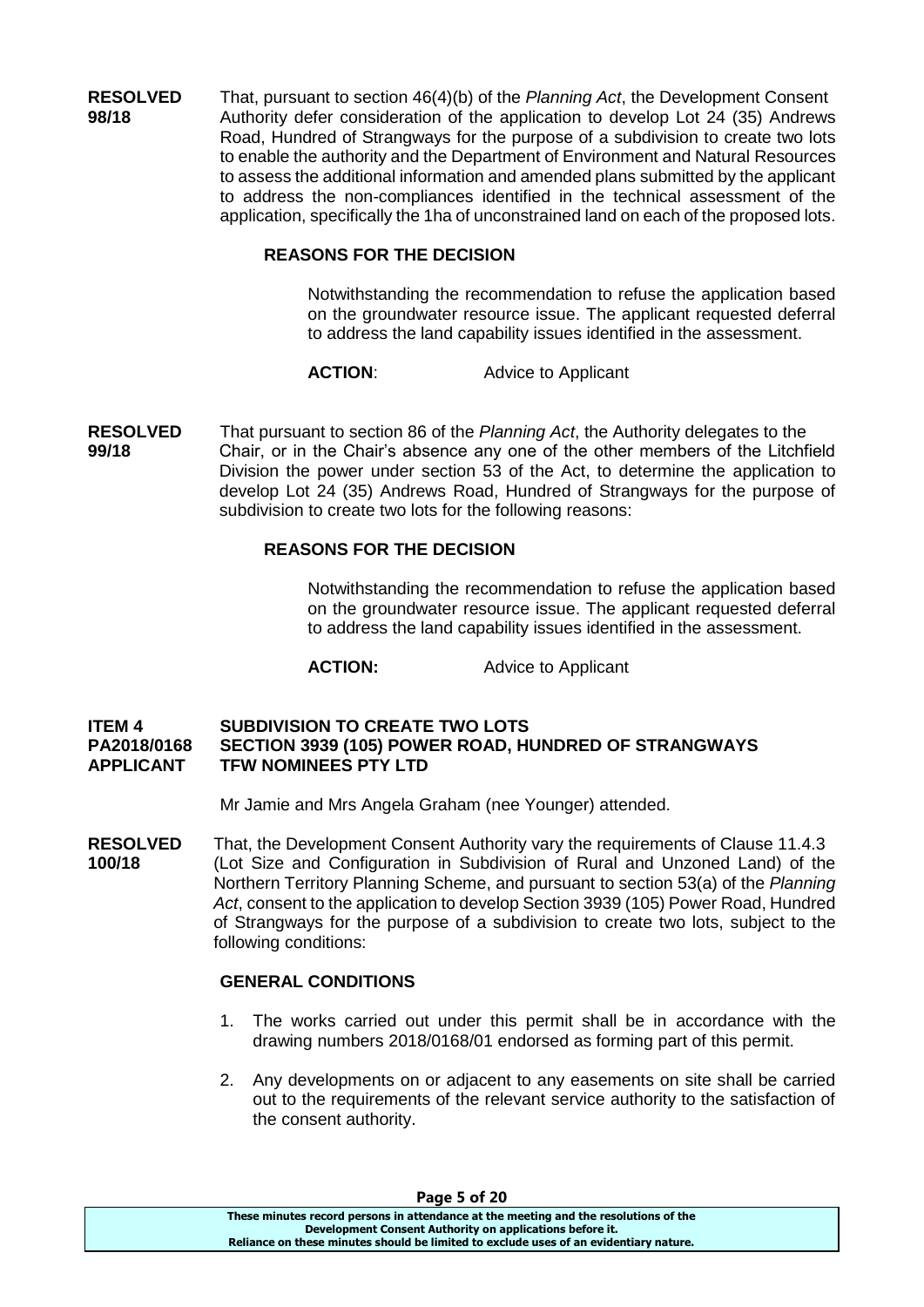- 3. All existing and proposed easements and sites for existing and required utility services must be vested in the relevant authority for which the easement or site is to be created on the plan of subdivision submitted for approval by the Surveyor General.
- 4. The owner of the land must enter into agreements with the relevant authorities for the provision of drainage, electricity facilities and telecommunication networks to each lot shown on the endorsed plan in accordance with the authorities' requirements and relevant legislation at the time.
- 5. Engineering design and specifications for the proposed and affected roads, street lighting, stormwater drainage, site earthworks, vehicular access, pedestrian/ cycle corridors and streetscaping are to be to the technical requirements of Litchfield Council to the satisfaction of the consent authority and all approved works constructed at the owner's expense.
- 6. Stormwater is to be collected and discharged into the drainage network to the technical standards of and at no cost to Litchfield Council to the satisfaction of the consent authority.
- 7. Before the use commences the owner must, in accordance with Part 6 of the *Planning Act*, pay a monetary contribution to Litchfield Council for the upgrade of local infrastructure, in accordance with its Development Contribution Plan.
- 8. Appropriate soil erosion, sediment and dust control measures must be effectively implemented throughout the construction stage of the development and all disturbed soil surfaces must be suitably stabilised against erosion at completion of works, to the satisfaction of the Consent Authority.

## **NOTES:**

- 1. Any new on-site wastewater system to be installed must be carried out by a qualified licensed Self-Certifying Plumber and must comply with the NT Code of Practice for Small On-site Sewage and Sullage Treatment Systems and the Disposal or Reuse of Sewage Effluent (The Code).
- 2. The Power and Water Corporation advises that the Water and Sewer Services **Development** Development Section [\(landdevelopmentnorth@powerwater.com.au\)](mailto:landdevelopmentnorth@powerwater.com.au) and Power Network Engineering Section [\(powerconnections@powerwater.com.au\)](mailto:powerconnections@powerwater.com.au) should be contacted via email a minimum of 1 month prior to construction works commencing in order to determine the Corporation's servicing requirements, and the need for upgrading of on-site and/or surrounding infrastructure.
- 3. There are statutory obligations under the *Weeds Management Act* to take all practical measures to manage weeds on the property. For advice on weed management please contact the Department of Environment and Natural Resources.
- 4. Professional advice regarding implementation of soil erosion control and dust control measures to be employed throughout the construction phase of the development are available from the Department of Environment and Natural Resources. Information can be obtained from the IECA Best Practice Erosion and Sediment Control Guidelines 2008 available at [www.austieca.com.au](http://www.austieca.com.au/) and the NTG website [https://nt.gov.au/environment/soil-land-vegetation.](https://nt.gov.au/environment/soil-land-vegetation)

| <b>Faye 0 01 ZU</b>                                                                   |
|---------------------------------------------------------------------------------------|
| These minutes record persons in attendance at the meeting and the resolutions of the  |
| Development Consent Authority on applications before it.                              |
| Reliance on these minutes should be limited to exclude uses of an evidentiary nature. |
|                                                                                       |

#### **Page 6 of 20**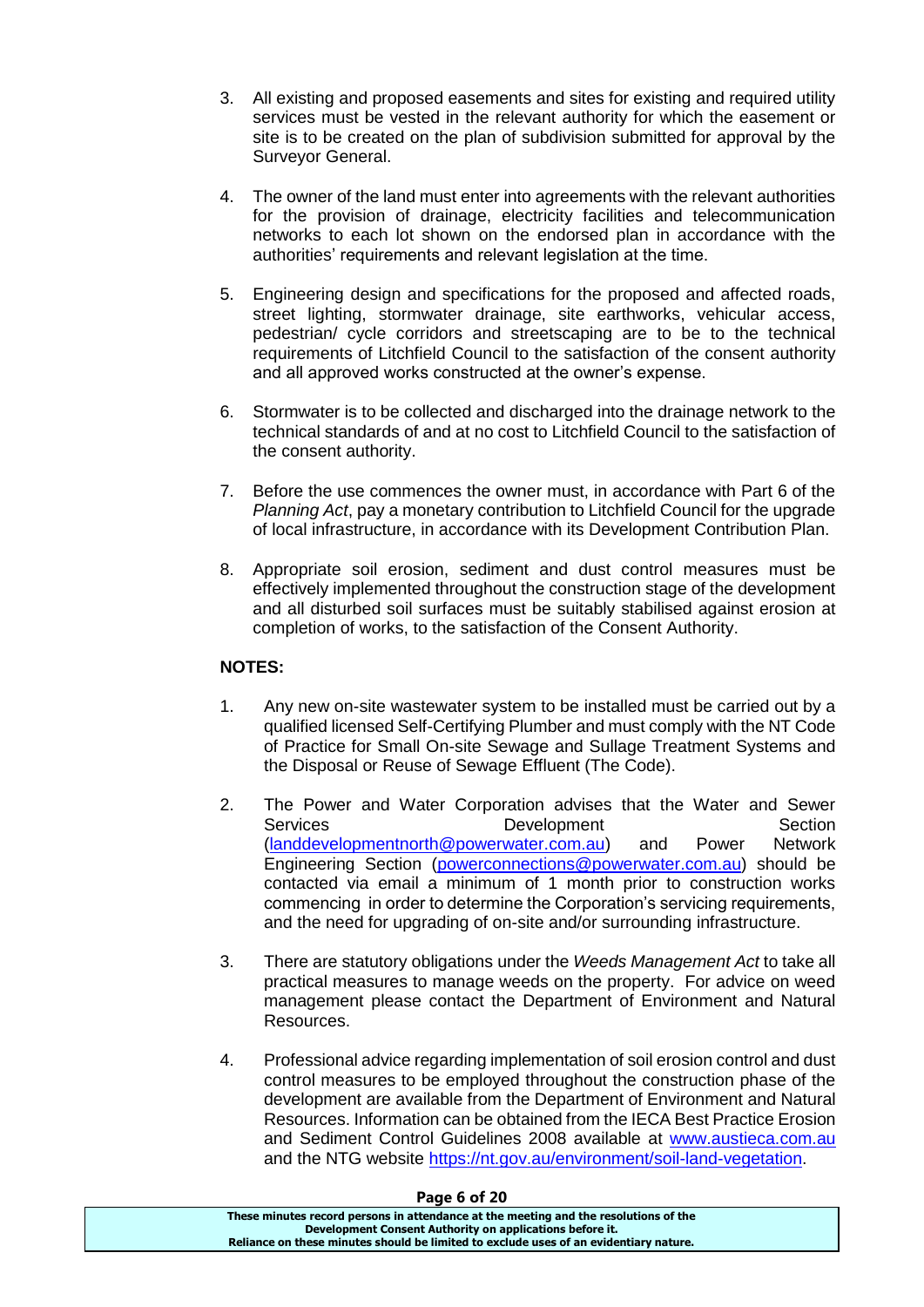5. As part of any subdivision, the parcel numbers for addressing should comply with the Australian Standard (AS/NZS 4819:2011). For more information contact Survey and Land Records surveylandrecords@nt.gov.au 08 8995 5354. The numbers shown on the plans endorsed as forming part of this permit are indicative only and are not for addressing purposes.

## **REASONS FOR THE DECISION**

1. Pursuant to section 51(a) of the *Planning Act*, the consent authority must take into consideration the planning scheme that applies to the land to which the application relates.

The Northern Territory Planning Scheme (NTPS) applies to the land.

Clause 11.1.1 (Minimum Lot Sizes and Requirements) requires that lots in Zone RL (Rural Living) be a minimum size of 2ha with a minimum 1ha of unconstrained land. The application demonstrates compliance with the requirements of this clause.

The proposal was found to be consistent with the requirements of clause 11.4.1 (Site Characteristics in Subdivision of Rural and Unzoned Land for Lots of 1 ha or Greater) including subclause 2(a) and (b) which required submission of a Land Suitability Assessment (LSA) addressing the NT Land Suitability Guidelines and Stormwater Management Plan (SMP). The application was accompanied by a land suitability assessment prepared by Greencap. The assessment identified that both proposed lots comprise more than 1ha of unconstrained land that is accessible by public road. The Department of Environment and Natural Resources (DENR) indicated in its comments dated 15 May 2018, that 'more than 1ha of land unconstrained by drainage' was present on both proposed lots.

The stormwater management plan submitted with the application has been circulated to Litchfield Council with no concerns identified and no further stormwater management information/plans required. As such, the provisions outlined in Clause 11.4.1 are considered to be addressed.

Clause 11.4.2 (Infrastructure in Subdivisions of Rural and Unzoned Land) sub-clause 2 (d) requires 'where no reticulated water is available, demonstrate that an adequate supply of groundwater is available for domestic purposes'.

Power and Water Corporation has confirmed that reticulated water is unavailable to the site. The applicant has identified the existence of two bores; one in each of the proposed lots to service the subdivision.

DENR advised, in its comments dated 15 May 2018 that, despite the presence of existing bores, the proposed subdivision will create an additional property which will invoke a statutory right under the *Water Act* to access the underlying West Management Zone of the Howard groundwater resource. It further indicated that, according to the (Draft) Howard Water Allocation Plan, existing groundwater use in this zone is estimated at 209% of the consumptive pool provided under the NT Water Allocation Framework (i.e. exceeds total water available for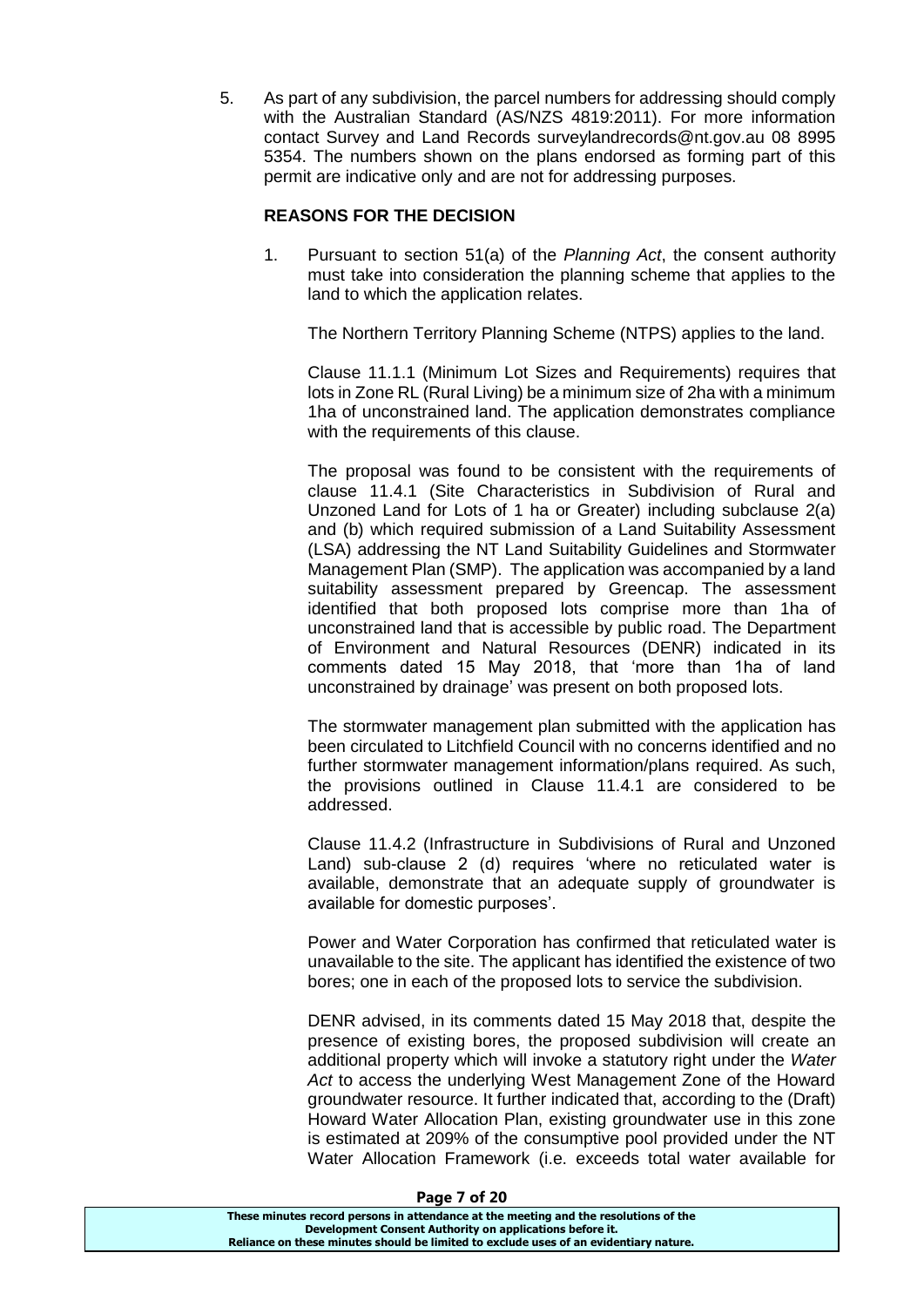extraction by 109% which '*undermines the security of groundwater supply to existing users as well as impacting on the environment, particularly after periods of poor wet season rain when recharge is diminished. Further subdivision will exacerbate the impact on existing users and the environment*.'

Pursuant to Clause 2.5 (Exercise of Discretion by the Consent Authority) of the Northern Territory Planning Scheme the Authority may consent to a development that does not meet the standard set out in Part 4 and 5 of the Planning Scheme where it is satisfied that special circumstances justify the granting of consent.

The authority considers that the circumstances for making a determination on this application are unique. Although the proposed subdivision will create an additional lot which will invoke a statutory right under the *Water Act* to access the underlying groundwater resource, there are two approved bores present on site, one in each of the proposed lots to service the subdivision.

One of the bores qualifies for an agricultural extraction licence (commercial bore) to maintain the established mango orchard. In all likelihood the authority considers the impact on the water resource will be reduced given the subject site is zoned RL (Rural Living), intended for residential purposes living and the use of bores for stock and domestic purposes is considered less likely to impact on the underlying groundwater resource than the approved bore use for agricultural purposes.

Subclause 3(f) of Clause 11.4.2 relates to road design within subdivisions but includes a requirement to 'avoid' battle-axe strips unless 'justified'. The subdivision includes a battle-axe strip that provides access for Lot B. The battle-axe strip complies in full with the specified width and length requirement including a strip width not exceeding 10 and length of less than 250m as required.

In the absence of defined criteria, the authority considers the existence of other battle-axe allotments within close proximity, that the design achieves the performance criteria specified for the battle-axe strip and that no service authorities have specifically objected to this part of the design, as adequate justification.

Clause 11.4.3 (Lot Size and Configuration in Subdivision of Rural and Unzoned Land). The purpose of this clause is to ensure subdivisions of rural and unzoned land have lots that are of a size and configuration suited for the intended purpose; have lots that are of a size consistent with the topographical constraints of the land (that may dictate that lots are of an area in excess of the specified minimum); and do not impose unsustainable demands on groundwater or unreasonably degrade the environment.

While advice received from DENR indicated that *'further subdivision will exacerbate the impact on existing users and the environment*'. The authority could not be persuaded that an approval would result in an adverse impact on the underlying groundwater resource given there

| Page 8 of 20                                                                          |  |
|---------------------------------------------------------------------------------------|--|
| These minutes record persons in attendance at the meeting and the resolutions of the  |  |
| Development Consent Authority on applications before it.                              |  |
| Reliance on these minutes should be limited to exclude uses of an evidentiary nature. |  |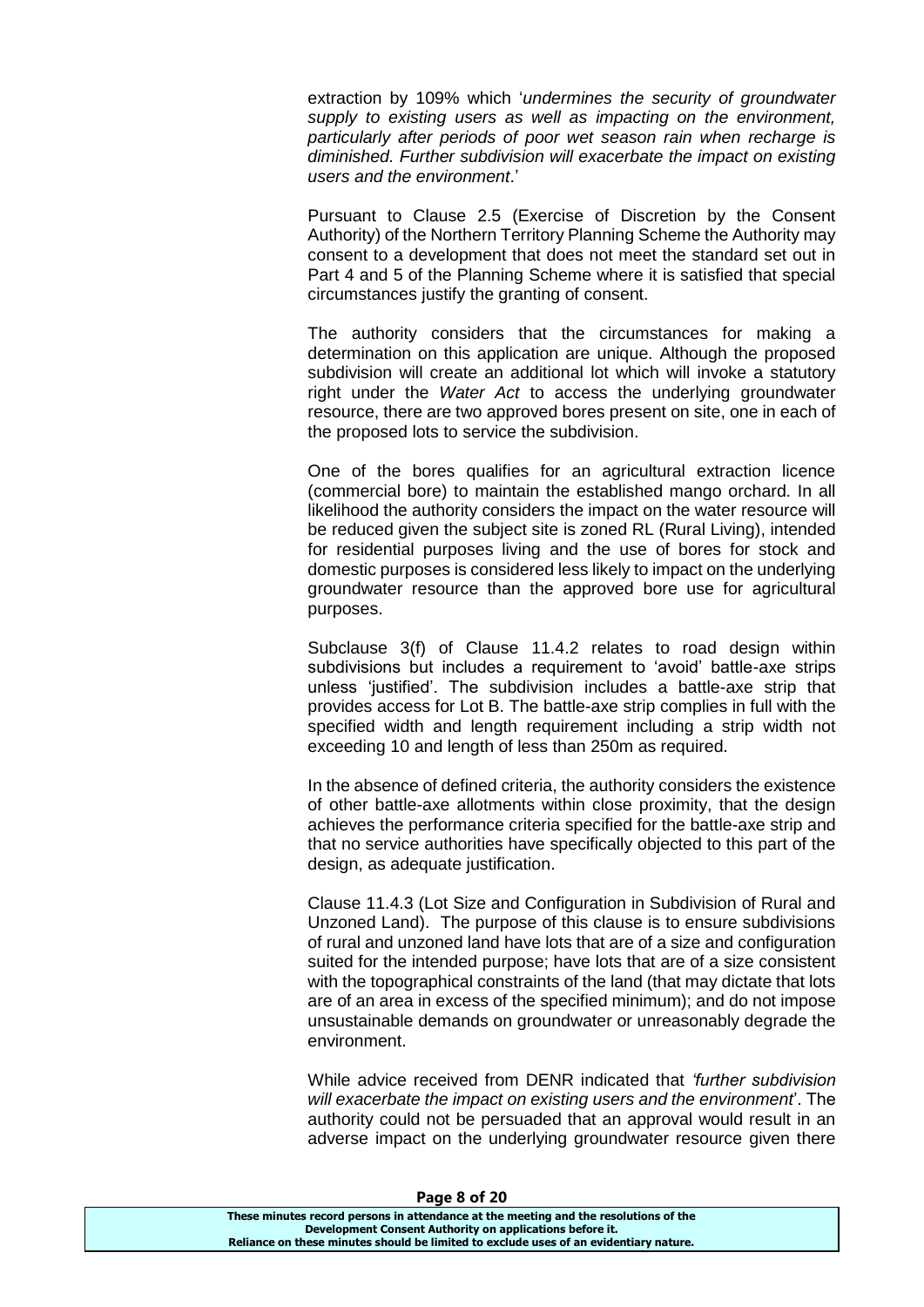are two approved bores present on site to service each of the proposed lots.

Subclause 2(c) which relates to the depth to width ratio for subdivision design. It requires that subdivision design ensure that lots have a depth to width ratio not exceeding 4:1. Lot A achieves this requirement with a depth of 150m and width of 170m. Lot B includes a battle-axe strip and does not comply. The authority considers a variation to subclause 2(c) acceptable given the existing shape of Section 3939 is quite unusual. In addition to the irregularity of Section 3939, the location of constrained land necessitating the battle-axe and general level of compliance otherwise achieved with the clause exhibits special circumstances to justify a variation to this requirement.

2. Pursuant to Section 51(j) of the *Planning Act*, the consent authority must take into consideration the capability of the land to which the proposed development relates to support the proposed development and the effect of the development on the land and on other land, the physical characteristics of which may be affected by the development.

Stormwater management conditions have been included as conditions of consent to reflect advice from Litchfield Council in relation to stormwater drainage on site.

3. Pursuant to section 51(n) of the *Planning Act*, the consent authority must take into consideration the potential impact on the existing and future amenity of the area in which the land is situated.

The authority notes advice from the Department of Environment and Natural Resources indicates that further development will impact on the sustainability of the underlying groundwater resources and acknowledges that a determination to approve this application will create an additional lot that invokes a right to access the underlying groundwater resources that cannot otherwise be controlled. However, the authority considers the circumstances for making a determination in this instance are unique given the presence of two approved bores on site, one in each of the proposed lots intended to service the subdivision.

**ACTION:** Notice of Consent and Development Permit

#### **ITEM 5 SUBDIVISION TO CREATE SEVEN LOTS WITHIN AN INTERIM PA2018/0061 DEVELOPMENT CONTROL ORDER AREA (IDCO NO. 22) SECTION 1548 (880) LIVINGSTONE ROAD, HUNDRED OF CAVENAGH APPLICANT NORTHERN PLANNING CONSULTANTS PTY LTD**

Mr Brad Cunnington (Northern Planning Consultants Pty Ltd), Mr Andy Armstrong and Mr Scott Lawton (on behalf of landowners) attended.

Mr Cunnington tabled:- Legal Advice from Paul Maher, Solicitors and Information on water tank requirement, sizes and costs

**These minutes record persons in attendance at the meeting and the resolutions of the Development Consent Authority on applications before it. Reliance on these minutes should be limited to exclude uses of an evidentiary nature.**

**Page 9 of 20**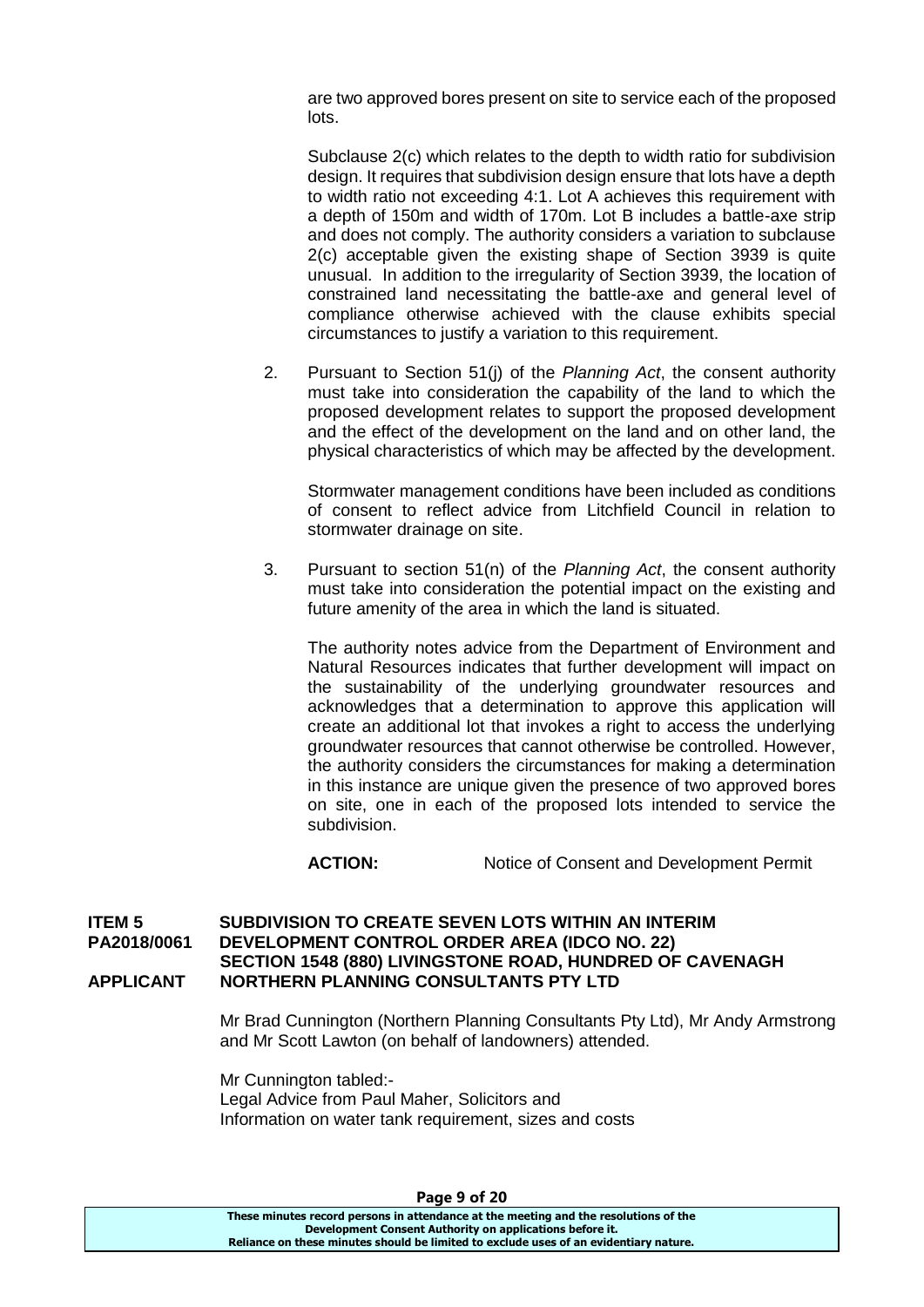**RESOLVED** That, pursuant to section 53(c) of the *Planning Act*, the Development Consent **101/18** Authority refuse to consent to the application to develop Section 1548 (880) Livingstone Road, Hundred of Cavenagh for the purpose of a subdivision for seven lots for the following reasons:

## **REASONS FOR THE DECISION**

1. Pursuant to section 51(a) of the *Planning Act,* the consent authority must take into consideration the planning scheme that applies to the land to which the application relates.

The Northern Territory Planning Scheme is the relevant planning scheme.

Clause 4.1 (b) of the Scheme requires the administration of the Scheme to "*contribute to the sustainable use and development of land and water resources so that the use and development of land is consistent with the principles of sustainable development and avoids pollution and minimises degradation of the environment or over commitment of water resources*".

The Authority received advice from the Department of Environment and Natural Resources that the Berry Springs Groundwater System is over-allocated. Increasing extraction is not sustainable and will compromise supply to existing users. Furthermore, DENR advises that any increase in extraction will unreasonably impact on the environment with particular detriment on the water dependent ecosystems of the Berry Springs complex, Parson Spring and Twin Farm Springs. The applicant did not contest that advice.

The Authority, specifically in relation to subdivision, also considered Clause 11.4.3 Lot size and configuration in subdivisions of rural and unzoned land which has the purpose to ensure at 11.4.3(1)(c) that proposed subdivisions do not impose unsustainable demands on groundwater or unreasonably degrade the environment.

As extraction of groundwater for domestic purposes is a statutory right granted under Section 14 of the *Water Act,* the Authority does not have power to prevent the future construction and use of bores for the purposes set out in Section 14 on the proposed lots. The Authority considers that refusal of the application is necessary as it will result in unsustainable demands on groundwater resources, reduced reliability of supply to existing users and cause unreasonable degradation of the environment. The Authority considered the Advice of Mr Maher tendered by the Applicant and, in particular, the opinion in relation to Section 70 of the Water Act which the Applicant contends ameliorates the potential effect of Section 14 on groundwater. Section 70 empowers the Controller under the Water Act to, inter alia, close, restrict the amount of water taken from, or discontinue the use of a bore. The Authority further noted the response of DENR that Section 70 is a responsive tool only to be invoked when taking of groundwater exceeds what would otherwise be regarded as reasonable. While the Authority has broad powers to impose conditions on development permits under Sections 53 and 55 of the Planning Act, it does not, in the absence of express provision, have power to prevent the exercise

**Page 10 of 20**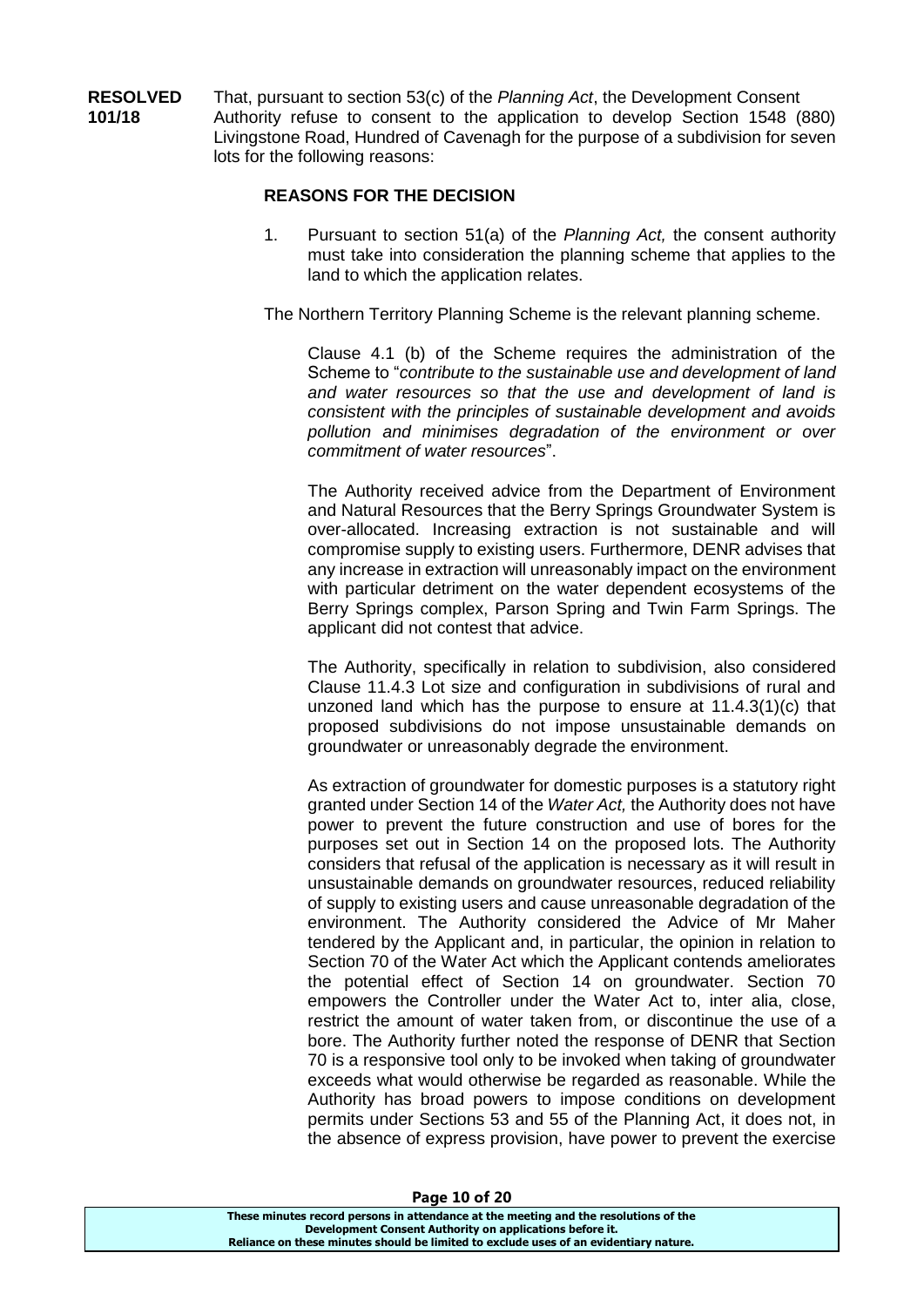of the statutory rights of owners or occupiers of land granted under other legislation, in particular, under Section 14 of the Water Act.

2. Pursuant to section 51(e) of the *Planning Act*, the consent authority must take into account any submissions made under section 49 and any evidence or information received under section 50, in relation to the development application.

One submission in support of the proposal considers that it will provide an opportunity to trial the feasibility of rainwater harvest and storage as a reliable year round water supply option for rural residents. The submission does also note that information could be sourced from residents currently utilising tank water.

It is acknowledged that there would be benefit in gaining a comprehensive understanding of the potential and requirements for households to utilise rainwater harvest and storage. However it is considered that there are alternative means of gaining this information such as undertaking a longitudinal study with clear research and assessment parameters. It would also be preferable that such a study be undertaken in areas that do not have groundwater constraints, in the event that rainwater harvest was not found to be a suitable option. The applicant's proposal that each lot will require a dwelling and shed with 600m2 roof space to collect rainwater and provision for 200,000 litres storage is considered onerous and unable to be enforced through the subdivision process. The Authority notes that it has no power to limit or control the right of owners of the proposed lots to take groundwater for the purposes set out in Section 14.

One submission was received opposing the subdivision on the evidence that the groundwater is limited and the ability for households to obtain a reliable water supply by utilising rainwater has not been validated. It was also noted that further detailed planning should be undertaken into the scale and role of the Berry Springs Activity Centre. The submitter also felt the application was questionable as the applicant had not progressed a number of earlier applications.

The Authority considers that the groundwater constraints in the Berry Springs Groundwater System have been thoroughly investigated by DENR and that the consequences of overuse will pose an unacceptable threat to critical environments and to existing landholders that utilise the groundwater. Further subdivision without provision of an alternative reliable water supply is not supported.

3. Pursuant to section 51(n) of the *Planning Act*, the consent authority must take into consideration the potential impact on the existing and future amenity of the area in which the land is situated.

There are several related issues that are likely to result in detrimental impacts on the existing and future amenity of the area. The groundwater system is currently over allocated leading to a reduction in the quantity and quality of groundwater. A reduction in groundwater reduces discharge into water dependent ecosystems including the popular Berry Springs complex and lesser known Parsons and Twin

| Page 11 of 20                                                                         |  |
|---------------------------------------------------------------------------------------|--|
| These minutes record persons in attendance at the meeting and the resolutions of the  |  |
| Development Consent Authority on applications before it.                              |  |
| Reliance on these minutes should be limited to exclude uses of an evidentiary nature. |  |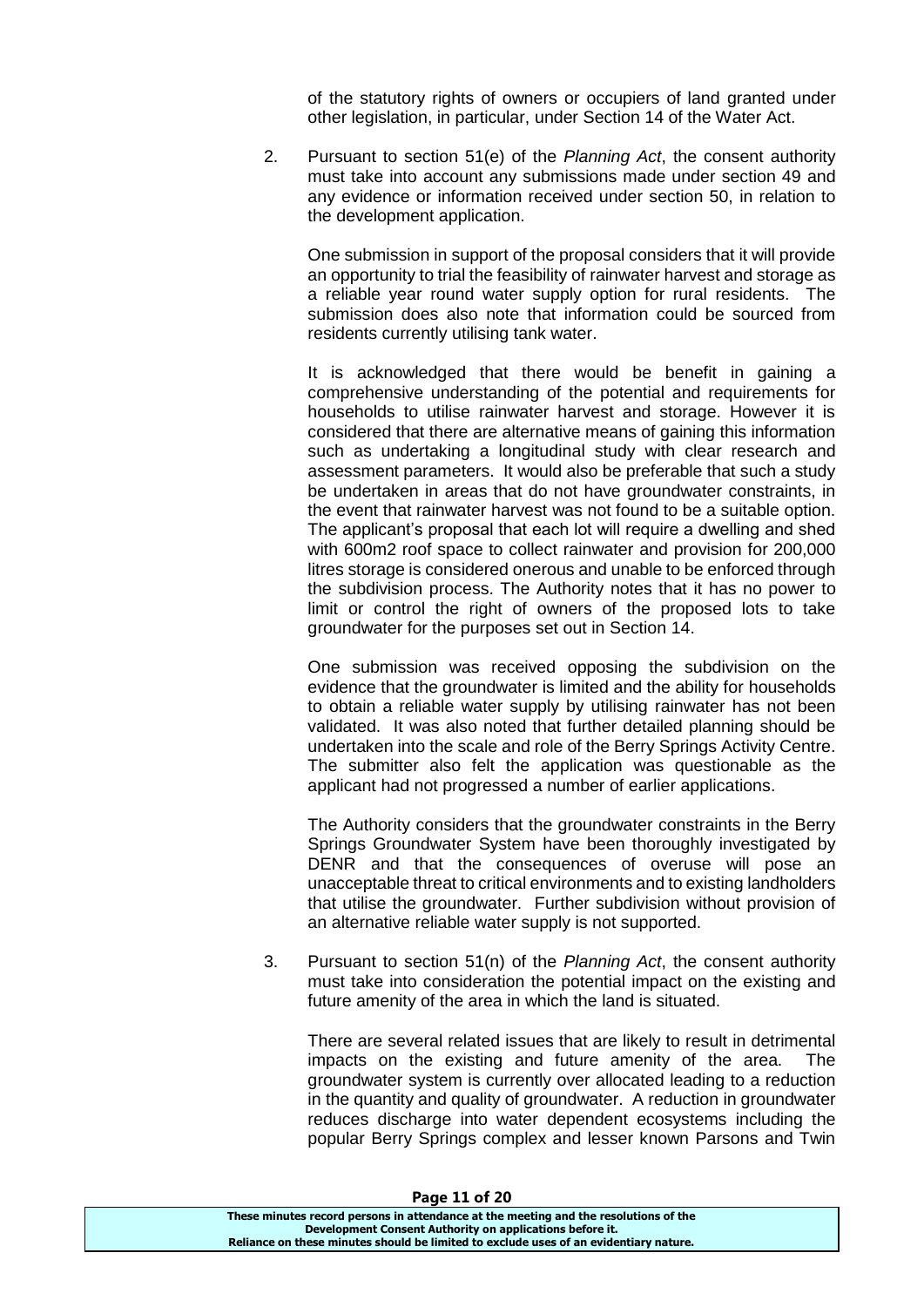River Farm Springs. It also limits groundwater availability to existing users and can impact soil quality through increased salt and minerals.

4. Pursuant to 51(s) of the *Planning Act*, the consent authority must take into account any beneficial uses, quality standards, criteria, or objectives, that are declared under the *Water Act***.**

The Department of Environment and Natural Resources has advised the Authority that the application for subdivision is located within the declared Berry Springs Water Allocation Plan 2016-2026 area and within the existing beneficial uses declaration for the Darwin Harbour Region – Natural Waterways. The declared beneficial uses are agriculture, environment and rural stock and domestic purposes.

The advice of the Department of Environment and Natural Resources is that the proposed subdivision will result in adverse impacts on environmental flows to the Berry Springs complex and unsustainable demand on the groundwater resource, reducing the reliability of supply for agriculture, the environment, rural stock and domestic purposes.

The Authority considers that the application should be refused as it will result in unreasonable and detrimental impact on groundwater resources. Increased drawdown will exceed the estimated sustainable yield available for all beneficial uses contained within the declared Berry Springs Water Allocation Plan.

5. Pursuant to 51(t) of the *Planning Act*, the consent may consider any other matter it thinks fit.

The Authority considers that in making its decisions it is relevant to refer to the Objects of the *Planning Act*, in particular 2A (d) control of development to provide protection of the natural environment, including by sustainable use of land and water resources.

The Authority has received advice from the Department of Environment and Natural Resources that the proposed subdivision will impact on the sustainability of the Berry Springs Groundwater System and reduce reliability of supply to existing users and the environment. The Authority, following consideration of this advice and the submissions from the applicant has determined that refusal of the application is necessary in order to ensure the ongoing sustainability of water resources in the locality.

ACTION: Notice of Refusal

#### **ITEM 6 SUBDIVISION TO CREATE THREE LOTS PA2017/0434 LOT 2 (265) WHITEWOOD RD, HUNDRED OF BAGOT APPLICANT NORTHERN PLANNING CONSULTANTS PTY LTD**

DAS tabled an amended recommendation.

Mr Brad Cunnington (Northern Planning Consultants Pty Ltd), Mr Simon Byrne (Byrne Consulting) and Ms Coral Reichlmeier (landowner) attended.

| Page 12 of 20                                                                         |  |
|---------------------------------------------------------------------------------------|--|
| These minutes record persons in attendance at the meeting and the resolutions of the  |  |
| Development Consent Authority on applications before it.                              |  |
| Reliance on these minutes should be limited to exclude uses of an evidentiary nature. |  |

**Page 12 of 20**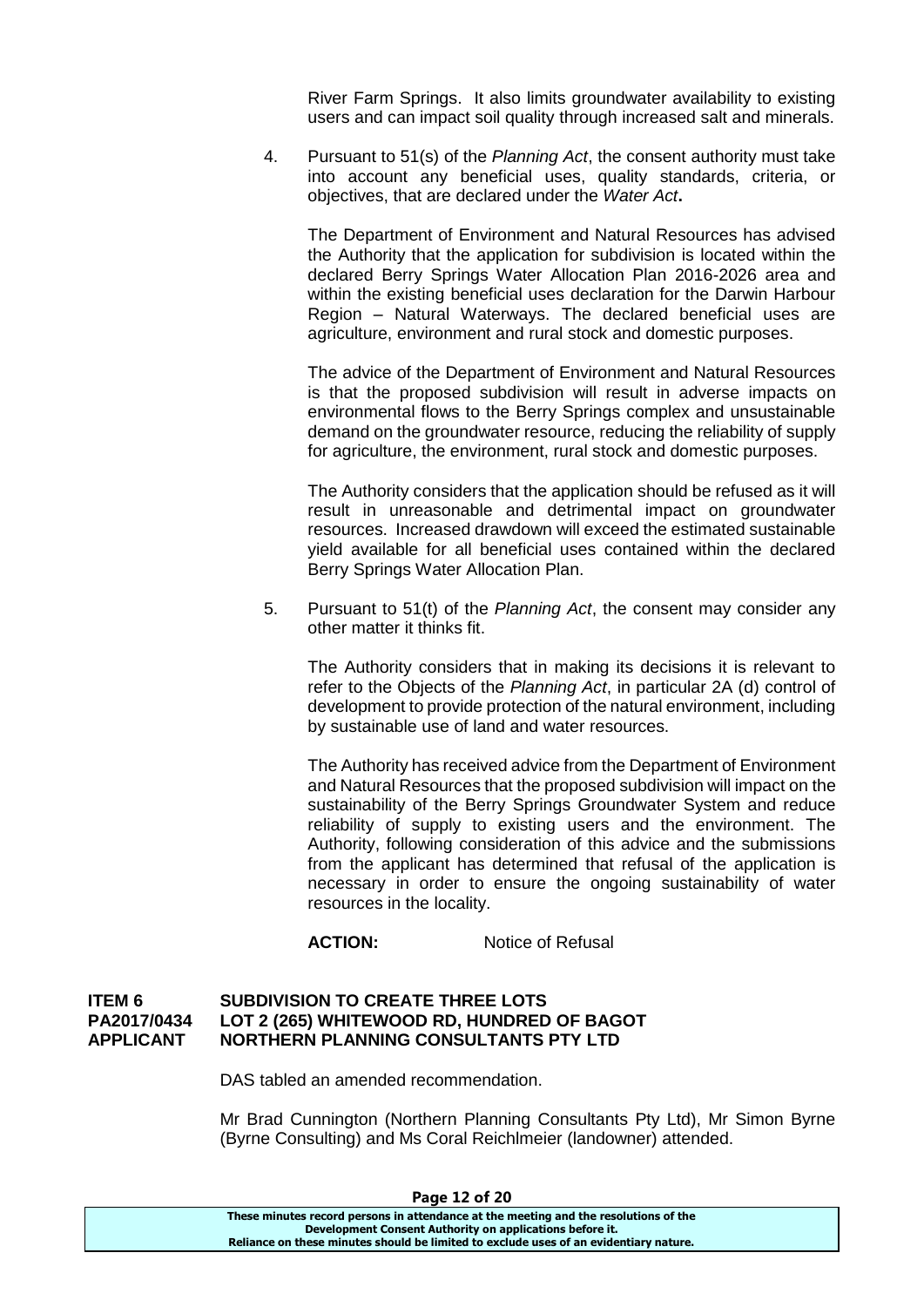**RESOLVED** That, pursuant to section 53(a) of the *Planning Act*, the Development Consent **102/18** Authority consent to the application to develop Lot 2 (265) Whitewood Road, Hundred of Bagot for the purpose of a subdivision to create three lots, subject to the following conditions:

## **CONDITIONS PRECEDENT**

- 1. Prior to the endorsement of plans and prior to commencement of works (including site preparation), amended plans to the satisfaction of the consent authority must be submitted to and approved by the consent authority. When approved, the plans will be endorsed and will then form part of the permit. The plans must be drawn to scale with dimensions and two copies must be provided. The plans must be generally in accordance with the plans submitted with the application but modified to show a 30m wide easement which serves to clearly identify (and effectively preserve) the area for a future road to be constructed between Madsen to Whitewood Road as identified in the Area Plan for the Howard Springs Rural Activity Centre, to the satisfaction of the consent authority.
- 2. Prior to the endorsement of plans and prior to the commencement of works, a schematic plan demonstrating the on-site collection of stormwater and its discharge into the Litchfield Council stormwater drainage system shall be submitted to and approved by the Litchfield Council, to the satisfaction of the consent authority. The plan shall include details of site levels and Council's stormwater drain connection point/s. The plan shall also indicate how stormwater will be collected on the site and connected underground to Council's system.

## **GENERAL CONDITIONS**

- 3. The works carried out under this permit shall be in accordance with the drawings endorsed as forming part of this permit.
- 4. Stormwater is to be collected and discharged into the drainage network to the technical standards of and at no cost to Litchfield Council to the satisfaction of the consent authority.
- 5. The owner of the land must enter into agreements with the relevant authorities for the provision of water supply, sewerage, electricity facilities and telecommunication networks to each lot shown on the endorsed plan in accordance with the authorities' requirements and relevant legislation at the time.
- 6. Engineering design and specifications for the proposed and affected roads, street lighting, stormwater drainage, site earthworks, vehicular access, pedestrian/ cycle corridors and streetscaping are to be to the technical requirements of the Transport and Civil Services Division of the Department of Infrastructure, Planning and Logistics and/or the Litchfield Council to the satisfaction of the consent authority and all approved works constructed at the owner's expense.
- 7. All existing and proposed easements and sites for existing and required utility services must be vested in the relevant authority for which the easement or site is to be created on the plan of subdivision submitted for approval by the Surveyor General.

#### **Page 13 of 20**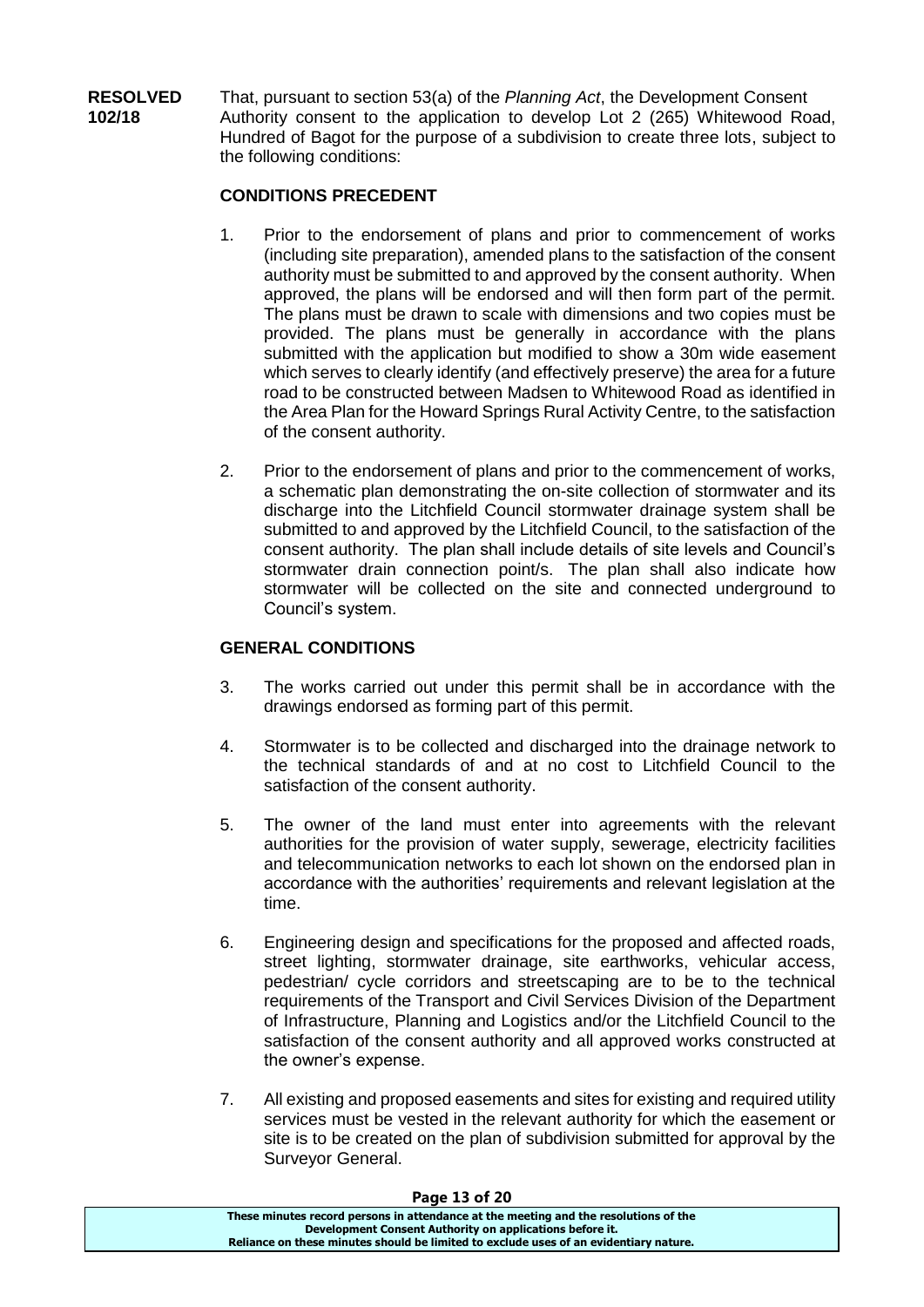- 8. Before the issue of titles, an easement effectively preserving a 30m wide corridor which clearly identifies (and effectively preserves) the area shown on the endorsed plans for a future road to be constructed between Madsen to Whitewood Road shall be registered against the title of the current lot (which will subsequently transfer to the newly created lots upon the issue of new titles), to the satisfaction of the consent authority.
- 9. The kerb crossovers and driveways to the site approved by this permit are to meet the technical standards of Litchfield Council, to the satisfaction of the consent authority.
- 10. The owner shall:
- a. remove disused vehicle and/ or pedestrian crossovers;
- b. provide footpaths/ cycleways;
- c. collect stormwater and discharge it to the drainage network; and
- d. undertake reinstatement works; all to the technical requirements of and at no cost to the Litchfield Council, to the satisfaction of the consent authority.
- 11. Before the issue of titles, firebreaks along boundaries or at appropriate locations shall be provided to the satisfaction of the consent authority on advice from Northern Territory Fire and Rescue Services.
- 12. Before the use commences the owner must, in accordance with Part 6 of the *Planning Act*, pay a monetary contribution to the Litchfield Council for the upgrade of local infrastructure, in accordance with its Development Contribution Plan.
- 13. Appropriate erosion and sediment control measures should be effectively implemented throughout the construction stage of the development and all disturbed soil surfaces must be satisfactorily stabilised against erosion at completion of works, to the satisfaction of the Consent Authority. Information can be obtained from the IECA Best Practice Erosion and Sediment Control Guidelines 2008 available at [www.austieca.com.au](http://www.austieca.com.au/) and the NTG website [https://nt.gov.au/environment/soil-land-vegetation.](https://nt.gov.au/environment/soil-land-vegetation)

## **NOTES:**

- 1. The Power and Water Corporation advises that the Water and Sewer Services **Development** Development Section [\(landdevelopmentnorth@powerwater.com.au\)](mailto:landdevelopmentnorth@powerwater.com.au) and Power Network Engineering Section [\(powerconnections@powerwater.com.au\)](mailto:powerconnections@powerwater.com.au) should be contacted via email a minimum of 1 month prior to construction works commencing in order to determine the Corporation's servicing requirements, and the need for upgrading of on-site and/or surrounding infrastructure.
- 2. Any new on-site wastewater system to be installed must be carried out by a qualified licensed Self-Certifying Plumber and must comply with the NT Code of Practice for Small On-site Sewage and Sullage Treatment Systems and the Disposal or Reuse of Sewage Effluent (The Code).
- 3. There are statutory obligations under the *Weeds Management Act* to take all practical measures to manage weeds on the property. For advice on weed management please contact the Department of Environment and Natural Resources.

| Page 14 or 20                                                                         |  |
|---------------------------------------------------------------------------------------|--|
| These minutes record persons in attendance at the meeting and the resolutions of the  |  |
| Development Consent Authority on applications before it.                              |  |
| Reliance on these minutes should be limited to exclude uses of an evidentiary nature. |  |

#### **Page 14 of 20**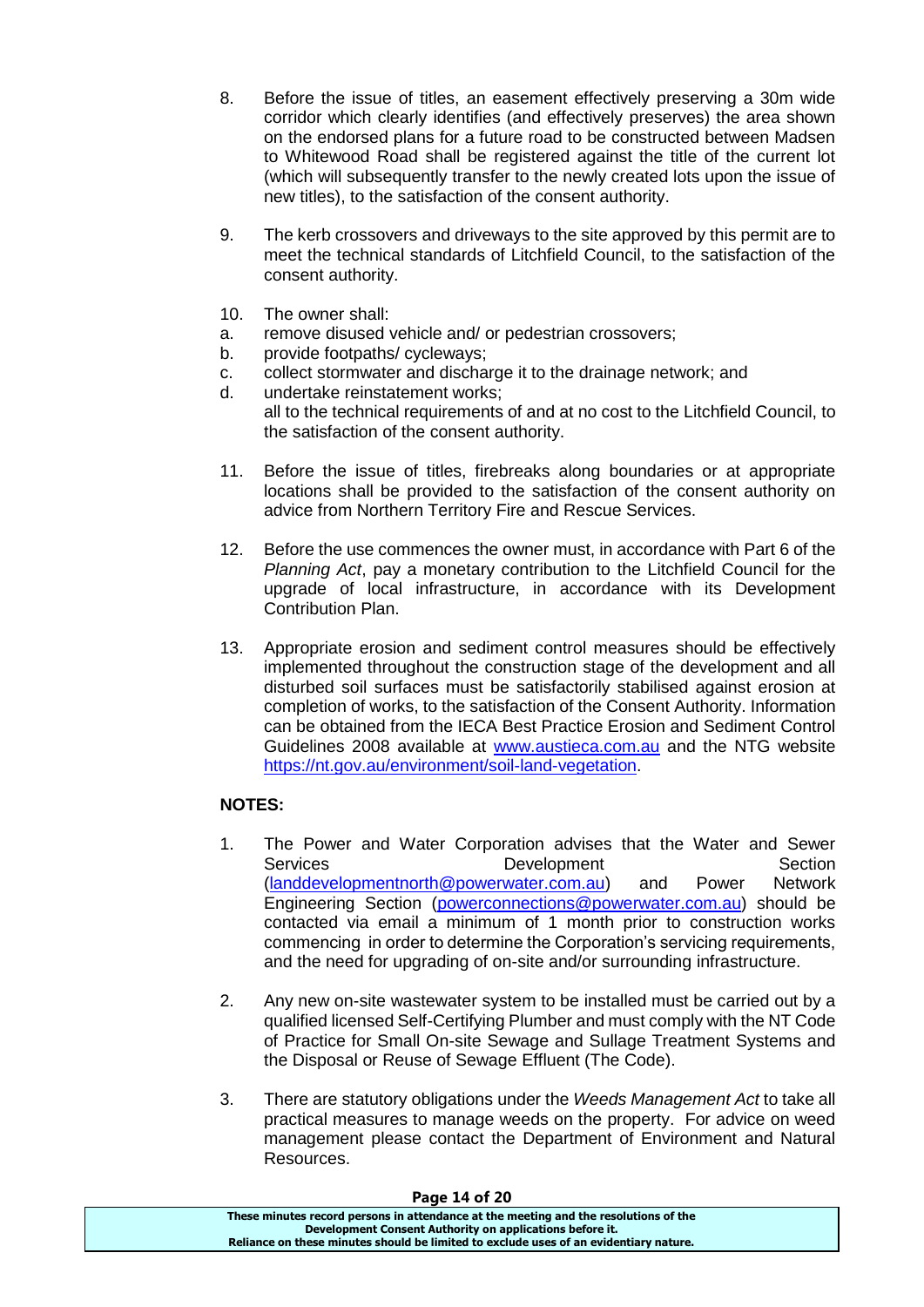- 4. A groundwater extraction licence may be required under the *Water Act* for any bore used for purposes other than rural stock and domestic water supply. For advice on water extraction licences please contact the Policy and Planning Branch of the Department of Environment and Natural Resources.
- 5. The applicant is advised to engage a building certifier, within the meaning of the *Building Act*, as to whether the building/s comply with the *Building Act* and associated Regulations.
- 6. All new roads, including alterations and extensions to existing roads, are required to be named under the *Place Names Act*. You should immediately make application to the Place Names Committee to commence the road naming process. Contact the Place Names Unit on 8995 5333 or place.names@nt.gov.au. Further information can be found at [www.placenames.nt.gov.au](http://www.placenames.nt.gov.au/)
- 7. If you choose nbn to service your development, you will need to enter into a development agreement with nbn. The first step is to register the development via [http://www.nbnco.com.au/develop-or-plan-with-the](http://www.nbnco.com.au/develop-or-plan-with-the-nbn/new-developments.html)[nbn/new-developments.html](http://www.nbnco.com.au/develop-or-plan-with-the-nbn/new-developments.html) once registered nbn will be in contact to discuss the specific requirements for the development. Nbn requires you to apply at least 3 months before any civil works commence. All telecommunications infrastructure should be built to nbn guidelines found at [http://www.nbnco.com.au/develop-or-plan-with-the-nbn/new](http://www.nbnco.com.au/develop-or-plan-with-the-nbn/new-developments/builders-designers.html)[developments/builders-designers.html.](http://www.nbnco.com.au/develop-or-plan-with-the-nbn/new-developments/builders-designers.html)
- 8. Professional advice regarding implementation of soil erosion control and dust control measures to be employed throughout the construction phase of the development are available from the Department of Environment and Natural Resources. Information can be obtained from the IECA Best Practice Erosion and Sediment Control Guidelines 2008 available at [www.austieca.com.au](http://www.austieca.com.au/) and the NTG website [https://nt.gov.au/environment/soil-land-vegetation.](https://nt.gov.au/environment/soil-land-vegetation)
- 9. A "Permit to Work Within a Road Reserve" may be required from Litchfield Council before commencement of any work within the road reserve.

## **REASONS FOR THE DECISION**

1. Pursuant to section 51(a) of the *Planning Act*, the consent authority must take into account any planning scheme that applies to the land to which the application relates.

The Northern Territory Planning Scheme is the relevant planning scheme.

The application demonstrates compliance with the relevant requirements of the NTPS including Clause 11.1.1 (Minimum Lot Sizes and Requirements); Clause 11.4.1 (Site Characteristics in Subdivision of Rural and Unzoned Land for Lots of 1 ha or Greater) and Clause 11.4.2 (Infrastructure in Subdivisions of Rural and Unzoned Land).

Clause 4.1 (a) (i) of the Scheme requires the administration of the Scheme to "contribute to a built, rural and natural environment supporting the diverse lifestyle and the social, cultural and economic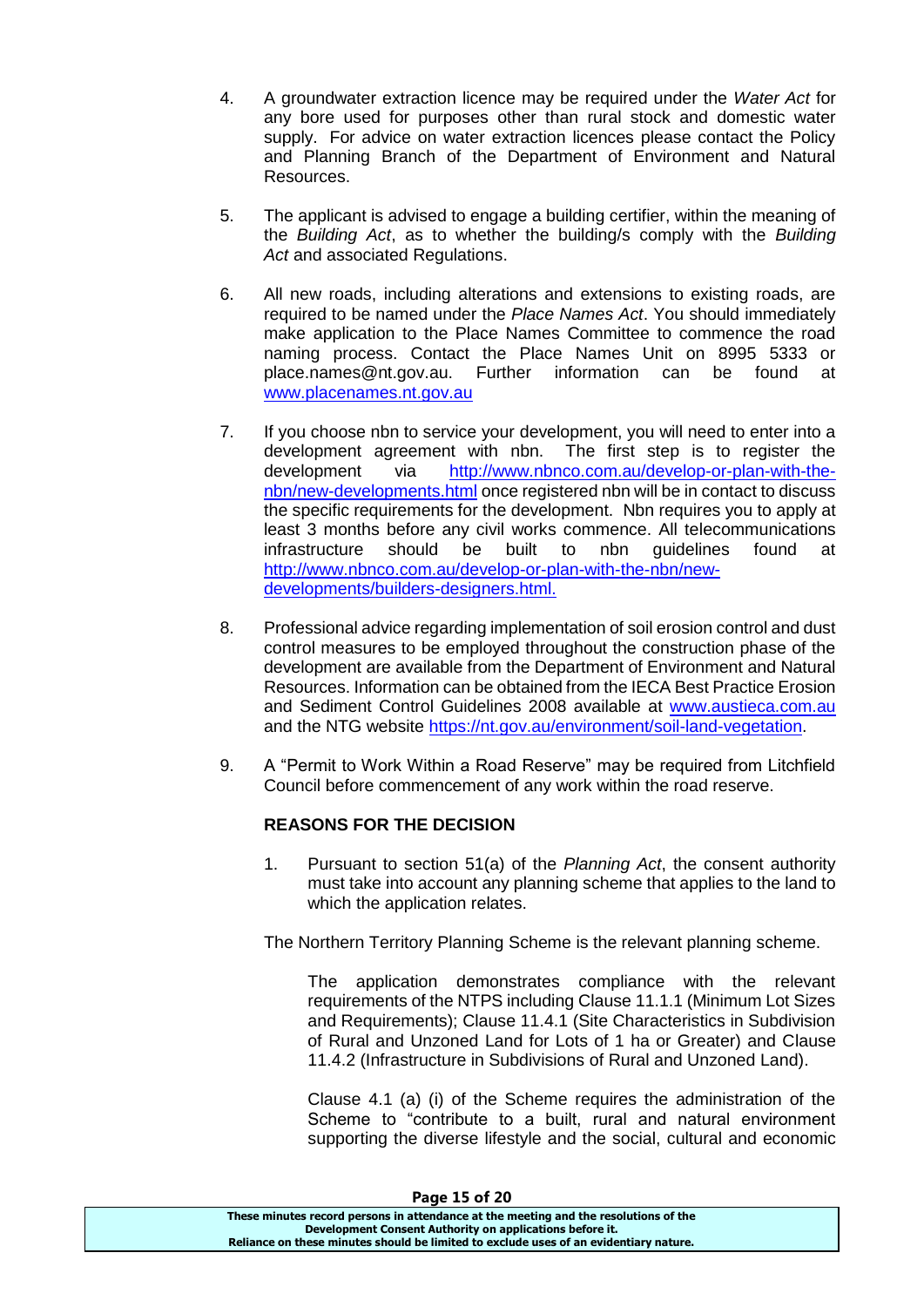development of the Territory promoting public infrastructure including a coordinated, integrated and efficient transport network".

Clause 14.7.3 (Planning Principles and an Area Plan for the Howard Springs Rural Activity Centre) – the intent of key objective 5 is to provide a coordinated, efficient and interconnected transport network.

A key feature of the area plan is a new connection from Madsen Road across Whitewood Road to Smyth Road. The alignment of this connection is intended to facilitate future improvements to regional public transport, cycle and pedestrian networks between the Coolalinga bus interchange and Palmerston bus interchange via the Howard Springs Rural Activity Centre to improve transport options, route choice and ease of access to a greater range of services for Howard Springs residents.

The authority considers the requirement of an easement between Madsen and Whitewood Roads in the centre of the existing property, as well as a connection to adjoining land to the east suitable and will effectively preserve the area for a future road to be constructed as identified in the Area Plan for the Howard Springs Rural Activity Centre.

2. Pursuant to section 51(e) of the *Planning Act*, the consent authority must take into consideration any submissions made under section 49, and any evidence or information received under section 50, in relation to the development application.

Two public submissions were received during the exhibition period under Section 49 of the *Planning Act* with respect to the proposal. One submission raised concerns about the impact on amenity and assumptions made in the application about the location of the connector road on the area plan while the other supported the proposal and the proposed road alignment.

It is considered all public submissions have been addressed as the area plan has now been finalised and an assessment has taken place in accordance with this approved document.

3. Pursuant to section 51(m) of the *Planning Act*, the consent authority must take into consideration the public utilities or infrastructure provided in the area in which the land is situated, the requirement for public facilities and services to be connected to the land and the requirement, if any, for those facilities, infrastructure or land to be provided by the developer for that purpose.

Establishing a connector road between Madsen Road and Whitewood Road is essential to the future development of the area and will facilitate the creation of a future regional public transport route by ensuring development does not compromise the ability to extend Madsen Road north west to Holtze and to extend Smyth Road south to Coolalinga as indicated in the locality plan.

The requirement for the subdivision plan to illustrate an easement that reflects the connector road as identified in the Area Plan for the Howard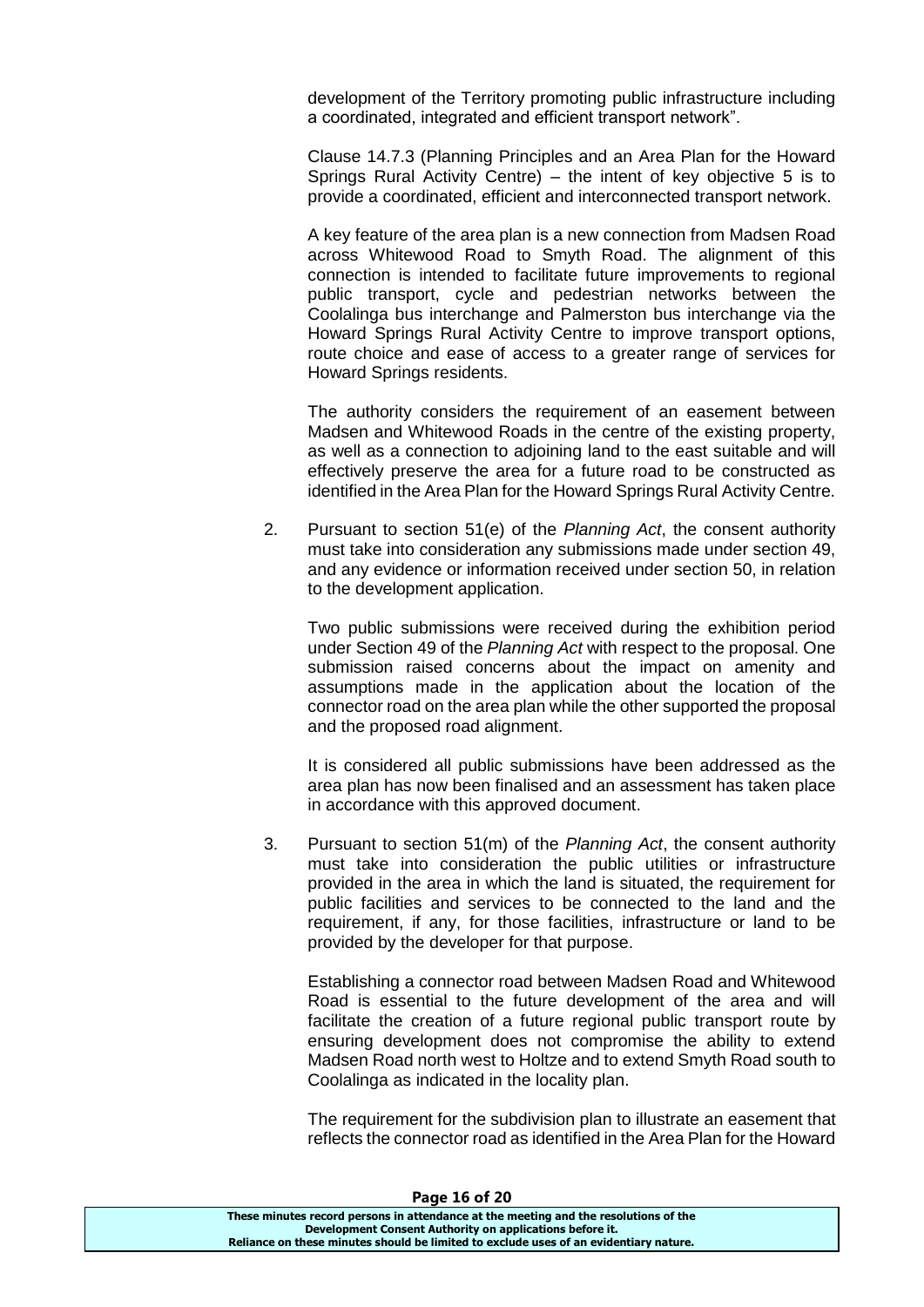Springs Rural Activity Centre will ensure essential infrastructure is available to accommodate future growth within the locality.

## **ACTION:** Notice of Consent and Development Permit

#### **ITEM 7 CONCURRENT APPLICATION: REZONE FROM R (RURAL) TO RL (RURAL PA2017/0285 LIVING) AND SUBDIVISION TO CREATE THREE LOTS LOT 9 (35) FINN ROAD, HUNDRED OF AYERS APPLICANT EARL JAMES & ASSOCIATES**

Mr Kevin Dodd (Earl James & Associates) and Ms Fiona Gorman (landowner) attended.

**RESOLVED** Pursuant to section 30W(1)(a) of the *Planning Act*, the Development Consent **103/18** Authority consent to the proposal to develop Lot 9 (35) Finn Road, Hundred of Ayers for the purpose of a subdivision to create three lots, subject to following conditions:

#### **CONDITION PRECEDENT**

1. Prior to the endorsement of plans and prior to the commencement of works, a schematic plan demonstrating the on-site collection of stormwater and its discharge into the Litchfield Council stormwater drainage system shall be submitted to and approved by the Litchfield Council, to the satisfaction of the consent authority. The plan shall include details of site levels and Council's stormwater drain connection point/s. The plan shall also indicate how stormwater will be collected on the site and connected underground to Council's system or an alternate approved connection.

#### **GENERAL CONDITIONS**

- 2. The works carried out under this permit shall be in accordance with the drawings endorsed as forming part of this permit.
- 3. The owner of the land must enter into agreements with the relevant authorities for the provision of drainage, sewerage, electricity facilities and telecommunication networks to the development/each lot shown on the endorsed plan in accordance with the authorities requirements and relevant legislation at the time.
- 4. All existing and proposed easements and sites for existing and required utility services must be vested in the relevant authority for which the easement or site is to be created on the plan of subdivision submitted for approval by the Surveyor General.
- 5. Engineering design and specifications for the proposed and affected roads, street lighting, stormwater drainage, site earthworks, vehicular access, pedestrian/ cycle corridors and street scaping are to be to the technical requirements of Litchfield Council to the satisfaction of the consent authority and all approved works constructed at the owner's expense.
- 6. Stormwater is to be collected and discharged into the drainage network to the technical standards of and at no cost to Litchfield Council to the satisfaction of the consent authority.

| Page 17 of 20                                                                         |
|---------------------------------------------------------------------------------------|
| These minutes record persons in attendance at the meeting and the resolutions of the  |
| Development Consent Authority on applications before it.                              |
| Reliance on these minutes should be limited to exclude uses of an evidentiary nature. |
|                                                                                       |

## **Page 17 of 20**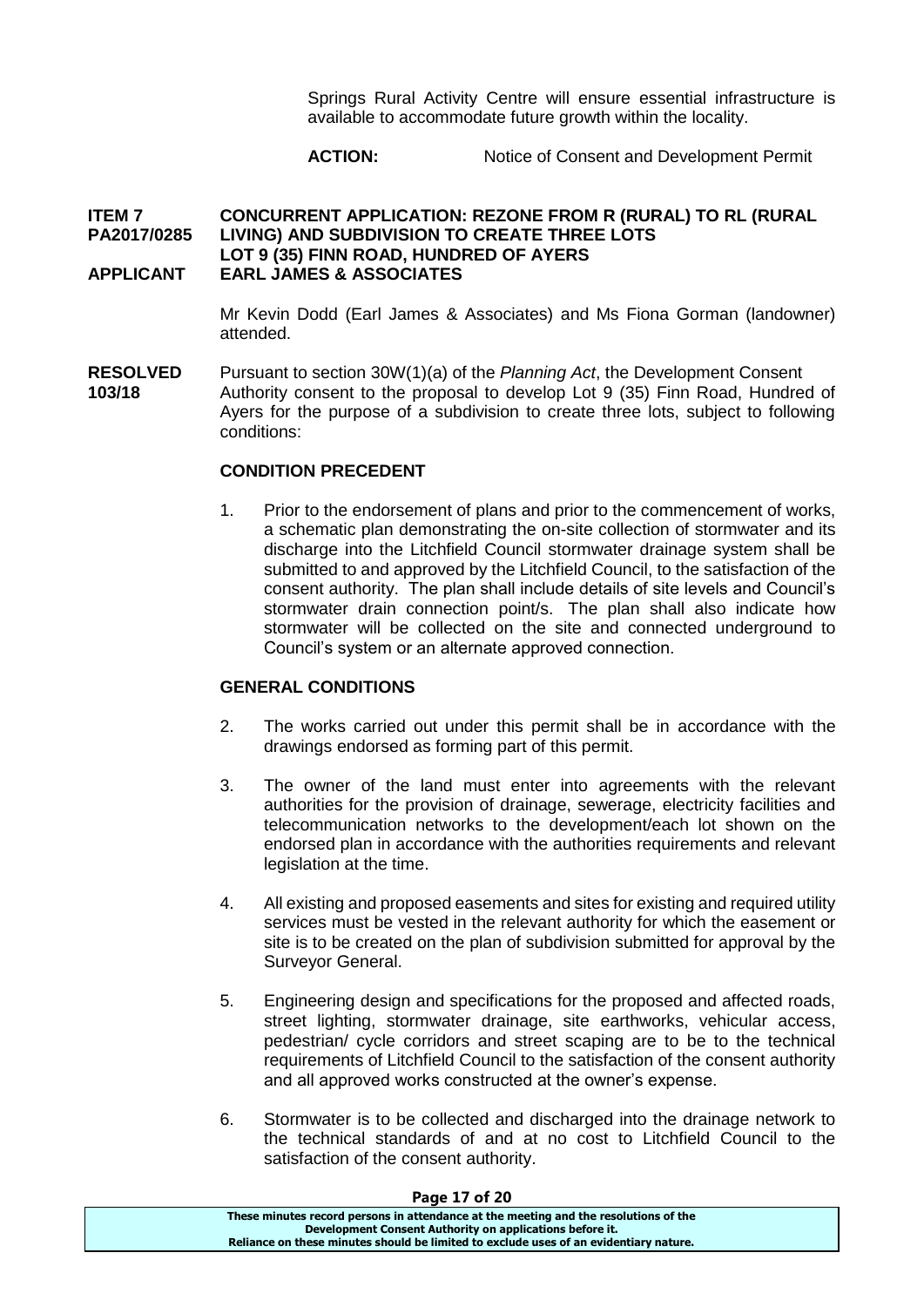7. The kerb crossovers and driveways to the site approved by this permit are to meet the technical standards of Litchfield Council, to the satisfaction of the consent authority.

#### and

The owner shall:

- a. remove disused vehicle and/ or pedestrian crossovers;
- b. provide footpaths/ cycleways:
- c. collect stormwater and discharge it to the drainage network; and
- d. undertake reinstatement works
	- all to the technical requirements of and at no cost to the Litchfield Council, to the satisfaction of the consent authority.
- 8. Appropriate erosion and sediment control measures should be effectively implemented throughout the construction stage of the development and all disturbed soil surfaces must be satisfactorily stabilised against erosion at completion of works, to the satisfaction of the Consent Authority. Information can be obtained from the IECA Best Practice Erosion and Sediment Control Guidelines 2008 available at [www.austieca.com.au](http://www.austieca.com.au/) and the NTG website [https://nt.gov.au/environment/soil-land-vegetation.](https://nt.gov.au/environment/soil-land-vegetation)
- 9. Before issue of titles, firebreaks along boundaries or at appropriate locations shall be provided to the satisfaction of the consent authority on advice from the Bushfires NT (Department of Environment and Natural Resources).
- 10. Before the issue of titles, the owner must, in accordance with Part 6 of the *Planning Act*, pay a monetary contribution to the Litchfield Council for the upgrade of local infrastructure, in accordance with its Development Contribution Plan.
- 11. Before issue of titles and pursuant to section 34 of the *Land Title Ac*t, a Caution Notice shall be lodged with the Registrar-General on the parent parcel to include the following advice on all proposed lots indicated on the endorsed drawings. The Caution Notice is to state that: "No bore shall intersect the Berry Springs Dolostone Aquifer, including remediation bores". Evidence of lodgement on the parent parcel shall be provided to the satisfaction of the consent authority.

## **NOTES:**

- 1. The Power and Water Corporation advises that the Water and Sewer Services **Development** Development Section [\(landdevelopmentnorth@powerwater.com.au\)](mailto:landdevelopmentnorth@powerwater.com.au) and Power Network Engineering Section [\(powerconnections@powerwater.com.au\)](mailto:powerconnections@powerwater.com.au) should be contacted via email a minimum of 1 month prior to construction works commencing in order to determine the Corporation's servicing requirements, and the need for upgrading of on-site and/or surrounding infrastructure.
- 2. A "Permit to Work Within a Road Reserve" may be required from Litchfield Council before commencement of any work within the road reserve.
- 3. Any new on-site wastewater system to be installed must be carried out by a qualified licensed Self-Certifying Plumber and must comply with the NT Code of Practice for Small On-site Sewage and Sullage Treatment Systems and the Disposal or Reuse of Sewage Effluent (The Code).

| Page 18 or 20                                                                         |  |
|---------------------------------------------------------------------------------------|--|
| These minutes record persons in attendance at the meeting and the resolutions of the  |  |
| Development Consent Authority on applications before it.                              |  |
| Reliance on these minutes should be limited to exclude uses of an evidentiary nature. |  |
|                                                                                       |  |

## **Page 18 of 20**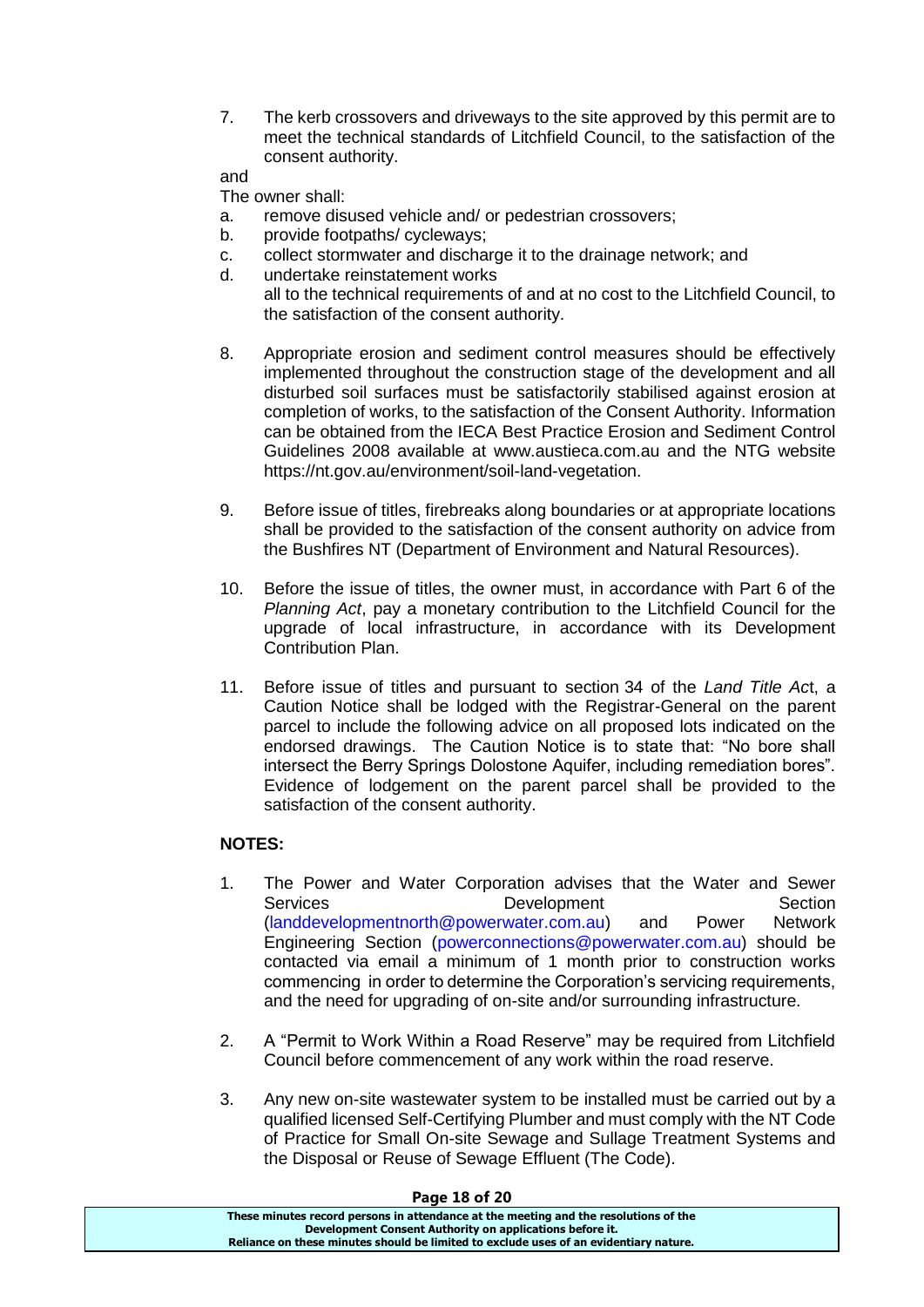- 4. There are statutory obligations under the *Weeds Management Act* to take all practical measures to manage weeds on the property. For advice on weed management please contact the Department of Environment and Natural Resources.
- 5. A groundwater extraction licence may be required under the *Water Act* for any bore used for purposes other than rural stock and domestic water supply. For advice on water extraction licences please contact the Policy and Planning Branch of the Department of Environment and Natural Resources.
- 6. As part of any subdivision, the parcel numbers for addressing should comply with the Australian Standard (AS/NZS 4819:2011). For more information contact Survey and Land Records surveylandrecords@nt.gov.au 08 8995 5354. The numbers shown on the plans are indicative only and are not for addressing purposes.
- 7. Professional advice regarding implementation of soil erosion control and dust control measures to be employed throughout the construction phase of the development are available from the Department of Environment and Natural Resources. Information can be obtained from the IECA Best Practice Erosion and Sediment Control Guidelines 2008 available at www.austieca.com.au and the NTG website https://nt.gov.au/environment/soil-land-vegetation.

## **REASONS FOR THE DECISION**

1. Pursuant to sections 30W(2) of the *Planning Act,* the consent authority must take into account any planning scheme that applies to the land to which the application relates and the amendment proposal contained within the application.

The amendment proposal accords with the policy for future development of the locality as established by the LSRLUP and will provide opportunity to rezone land from Zone R (Rural) to Zone RL (Rural Living), to cater for the growing demand for rural living.

Council supports the rezoning proposal but did not support the subdivision proposal given the proposed lot sizes did not meet the minimum requirement of the Northern Territory Planning Scheme. The applicant has since amended the subdivision design to comply with Clause 11.1.1 (Minimum Lot Size Requirements) and now complies with all requirements of the NT Planning Scheme.

2. Pursuant of section 30W(2) of the *Planning Act*, the consent authority must take into account any [interim development control order](http://www.austlii.edu.au/au/legis/nt/consol_act/pa100/s3.html#interim_development_control_order) in force for the [land.](http://www.austlii.edu.au/au/legis/nt/consol_act/pa100/s3.html#land)

The proposed subdivision is located within the Berry Springs Interim Development Control Order (IDCO) number 22 area, and Berry Springs water allocation plan area. The Department of Environment and Natural Resources advises that suitable water supply for domestic purposes can be intersected in the sediments of the South Alligator Group formation and there is no issue with water quality. The requirement of a caution notice stating that "No bore shall intersect the Berry Springs Dolostone Aquifer, including remediation bores" will